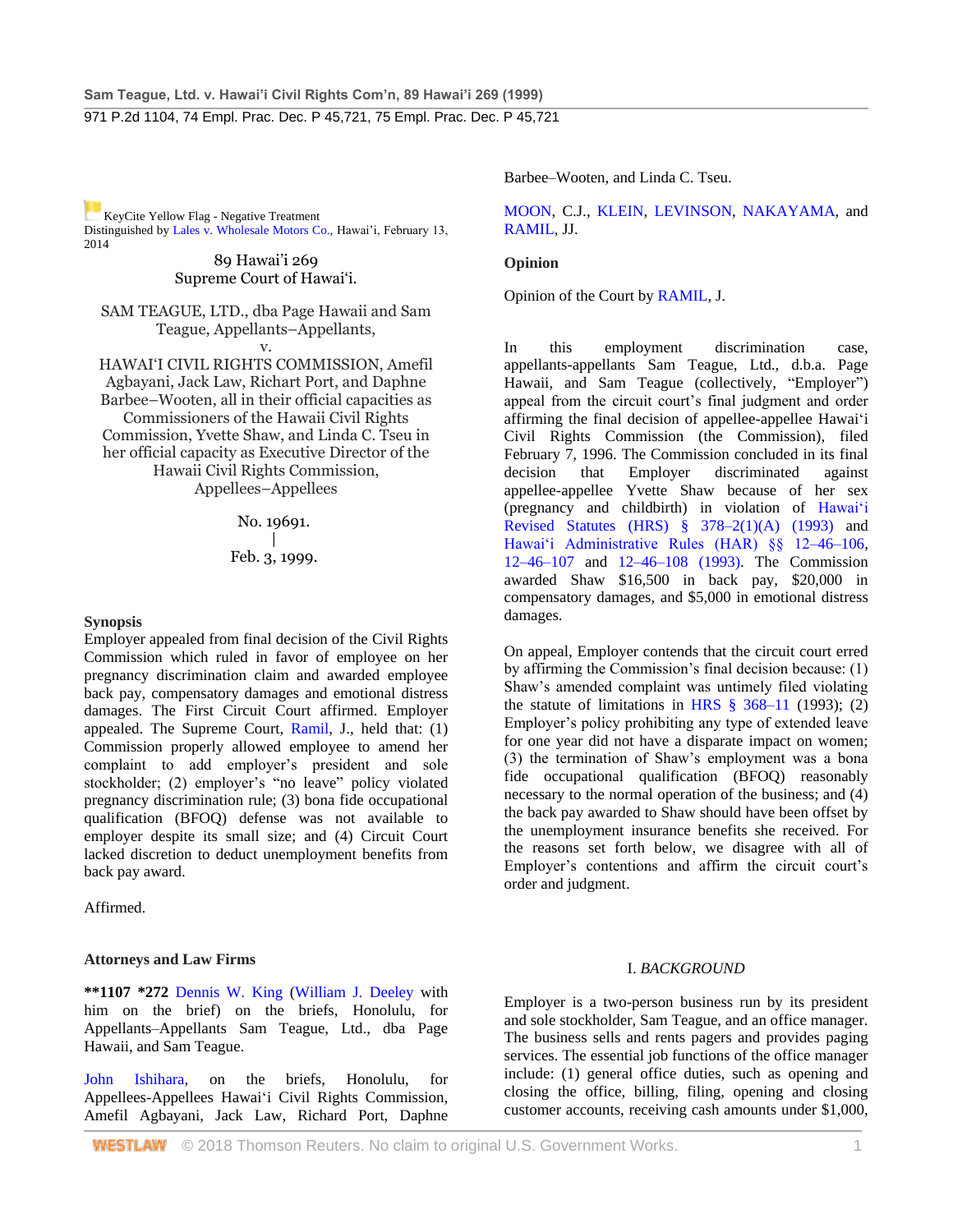giving change, preparing deposits, and collecting overdue accounts; (2) demonstrating and selling the various pagers, equipment, and services provided by the company; (3) programming and testing the pagers; (4) responding to customer complaints about pagers or billing; and (5) general inventory, maintenance, and cosmetic repair of pagers. Typically, a new office manager would require about six to nine months to learn and become competent in these functions.

Employer trained each of the office managers to perform the above-mentioned job functions. During the first six to eight weeks of training, Employer would not leave the office manager unsupervised. After the initial training period, Employer would leave the office manager unsupervised for approximately 1–3 hours per day.

From 1988 to the time of this appeal, Employer has instituted a "no leave" policy for its employees. Under this policy, no "extended" leave would be granted in an employee's first year of employment for any reason. Since December 1990, Employer has also had a policy of requiring a "one year commitment" from all office manager applicants. **\*\*1108 \*273** Under Employer's interpretation of this commitment, a new office manager needed to work for twelve consecutive months without any extended leave.

On January 29, 1992, Jackie Gonzalez Rivera, a former office manager, interviewed Shaw for the office manager position. At this interview, Rivera informed Shaw of the Employer's requirement of a one-year commitment and asked Shaw whether she could make such a commitment. Rivera did not inform Shaw about the company's "no leave" policy and did not explain that the one-year commitment meant working twelve consecutive months without taking any extended leave.

At the time of the interview, Shaw thought that the one-year commitment simply meant being employed with Employer for twelve months. Shaw assumed that leaves of absences for disability, pregnancy, or other emergency purposes were allowed. Based on this understanding, Shaw told Rivera that her husband was stationed in Hawai'i until 1995 and that she would have no problem working for Employer for at least one year. Shaw intended to work for Employer until her husband was transferred out of Hawai'i.

Thereafter, Employer interviewed and asked Shaw whether she could make a one-year continuous commitment to the job. Like Rivera, Employer failed to inform Shaw of the company's "no extended leave" policy and failed to explain that a one-year commitment would be interpreted as working twelve consecutive months with no extended leave. At this interview, Shaw reaffirmed that a one-year commitment would not be a problem.

On January 30, 1992, Shaw underwent a pregnancy test at Tripler Army Medical Hospital. The test results reflected that Shaw was pregnant. On the following day, Employer offered Shaw the office manager position, and Shaw accepted the offer.

Shaw's three-month job performance review was scheduled for May 11, 1992 and then rescheduled to May 12, 1992. Because Shaw was afraid that her pregnancy would be a factor in her review, Shaw decided to inform Teague about her pregnancy after her review.

After receiving a satisfactory review, Shaw informed Employer that she was pregnant and was expecting to deliver in September. Shaw requested a six-week maternity leave. Shocked and angry, Employer expressed to Shaw that her request constituted a breach of her agreement to work for one continuous year. Shaw replied that she was not breaking her one-year commitment and that she planned to return to work for Employer after taking maternity leave. Shaw suggested the following options to Employer: (1) a temporary worker could be hired; (2) Shaw could shorten her leave to four weeks; or (3) Shaw could work part-time during the six-week period. In response, Employer stated that a temporary worker would be unacceptable<sup>1</sup> and rejected Shaw's other suggestions. Thereafter, Employer decided to end the discussion and told Shaw to "go home and sleep on it." The following day, Shaw again spoke to Employer about her request for maternity leave and explained that she and her husband were not planning to start a family but that "it happened." Employer again stated that it would not work out and that Shaw and her husband "should have used precautions."

Based on these discussions, Employer felt that he had made it clear that he was not going to grant Shaw's request for maternity leave. Shaw, however, felt the issue of her maternity leave was not resolved. Because Employer thought that Shaw was agitated and upset during the May 12 and May 13 discussions, Employer did not want to upset her again and thereafter spoke to her only about business matters.

**\*\*1109 \*274** Shaw's maternity leave was not discussed again until sometime in August 1992 when Employer and Shaw determined the date of Shaw's last day of work before giving birth. Shaw and Employer agreed that September 18, 1992 would be Shaw's last day. By that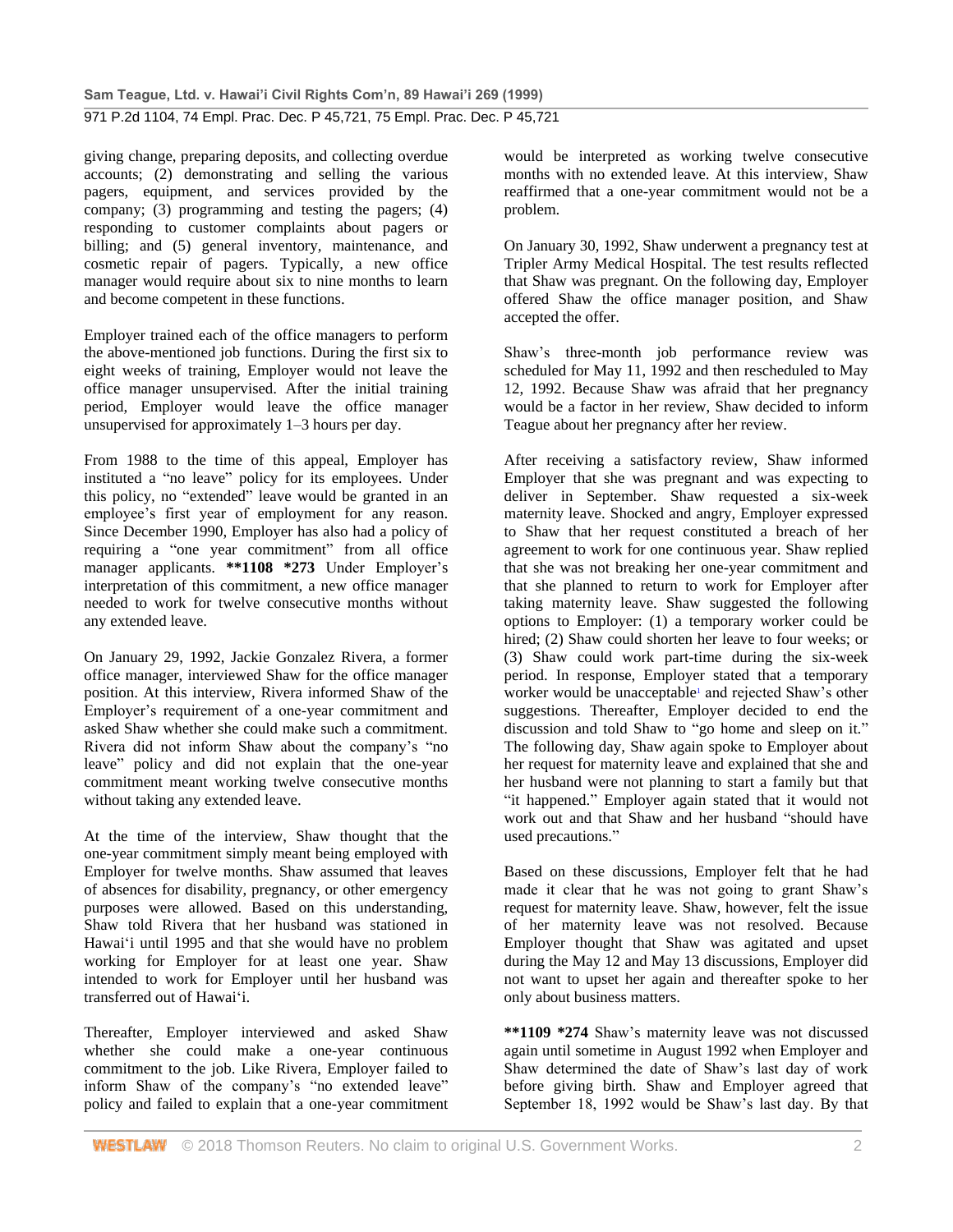time, Shaw had mastered seventy-five to eighty percent of the office manager duties. Shaw gave birth on September 14, 1992. Although Shaw did not ask her doctor about the length of her maternity leave, Shaw's doctor would have recommended a six-week maternity leave period.

On September 16, 1992, Shaw phoned Employer with information that she had a daughter. Employer congratulated Shaw and told her that he was lucky to find a replacement for her. From this conversation, Shaw thought Employer had found a temporary replacement.

On September 18, 1992, Employer wrote to Shaw stating, "It will not be possible to hold open your job. The learning curve for the job is simply too great." In addition, Employer enclosed Shaw's final paycheck and a letter of reference. It is undisputed that Employer did not terminate Shaw because of poor work performance or tardiness.

Surprised and upset by Employer's September 18, 1992 letter, Shaw called Employer and asked how she could be terminated even though it was known that she wanted to return to her job. Employer stated that it had already hired a permanent replacement and could not hold the position open. Employer further stated that, as a small business owner, it could refuse to hold her position open.

Sometime in late August or early September 1992, Employer interviewed Susan Funari and offered her the office manager position. Funari began working with Employer on September 15, 1992. Sometime in the beginning of October 1992, Funari informed Employer that she was frustrated with the position and wanted to resign. Funari's last day of work was on October 23, 1992.

Thereafter, Employer began its search for a new office manager. Employer did not contact Shaw to let her know the office manager position was available. Employer eventually hired Marnie Wolfert to replace Funari. Wolfert reported for her first day of work on October 26, 1992.

Six weeks after giving birth, on October 23, 1992, Shaw was cleared to return to work. Later that day, Shaw wrote to Employer, asking to be reinstated to the office manager position on November 2, 1992. Employer responded by stating that there had been a "misunderstanding" and reiterated that it would not be possible to hold her position open or hire temporary help.

Shaw remained unemployed from October 23, 1992 to September 1993. During this period, Shaw applied for various administrative, sales, advertising, and clerical jobs. On the advice of his lawyer, Employer offered Shaw the office manager position after Wolfert vacated her position with Employer on November 23, 1993. Shaw declined the offer because she was again pregnant and believed that Employer would again deny her maternity leave. Employer operated the business by himself for a period of four weeks.

Shaw filed her claim against Employer on December 17, 1992, and later amended her claim on September 9, 1993. On July 13, 1994, Employer filed a motion to dismiss the amended claim contending that it was untimely filed. The Commission denied this motion.

After a contested case hearing before a hearings examiner, the hearings examiner found that Employer engaged in discriminatory practices by refusing to grant Shaw maternity leave and failing to reinstate Shaw. The hearings officer further awarded Shaw \$3,800 in back pay and \$20,000 for emotional injuries. Both parties appealed this decision.

On March 3, 1995, the Commission affirmed the hearings officer's findings and conclusions. However, the Commission increased the back pay award to \$16,500, because it found that Shaw had attempted to mitigate her damages by applying to another company in the pager business and other telecommunications companies. From the Commission's decision, Employer appealed to the circuit court.

The circuit court affirmed the Commission's final decision. The circuit court further **\*\*1110 \*275** found that Teague had a bias against pregnancy, females (who either were or might become pregnant), or against women raising young children. In support of this finding, the court cited the following statements made by Employer:

a) Pregnancy was a "self-induced illness,"

b) Ms. Shaw should have used "precautions" so she wouldn't become pregnant,

c) He felt that the business had been inconvenienced by employees with young children,

d) He had problems with a previous office manager who needed time off to care for a young child,

e) His reason for not wanting to reinstate Ms. Shaw was because of the potential problems she would face raising a young child,

f) He would not have hired Ms. Shaw if he had known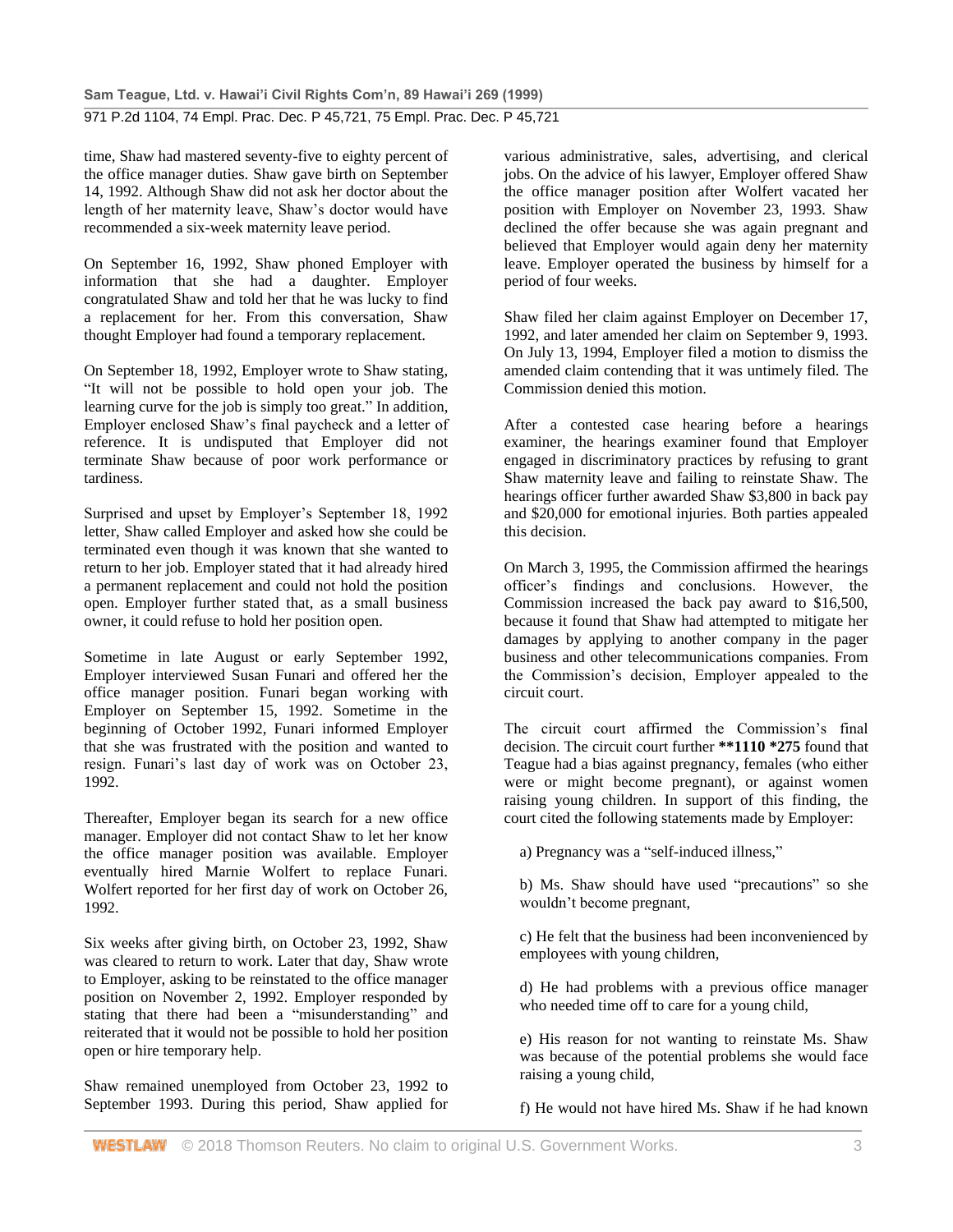that she was pregnant, and

g) He wouldn't hire a woman with a young child[.]

From the circuit court's decision, Employer timely appealed to this court.

#### II. *STANDARD OF REVIEW*

**[1] [2] [3] [4] [5] [6]** Review of a decision made by the circuit court upon its review of an agency's decision is a secondary appeal. The standard of review is one in which this court must determine whether the circuit court was right or wrong in its decision, applying the standards set forth in HRS  $\S$  91–14(g) to the agency's decision. This court's review is further qualified by the principle that the agency's decision carries a presumption of validity and appellant has the heavy burden of making a convincing showing that the decision is invalid because it is unjust and unreasonable in its consequences.

HRS  $§$  91–14(g) provides:

Upon review of the record the court may affirm the decision of the agency or remand the case with instructions for further proceedings; or it may reverse or modify the decision and order if the substantial rights of the petitioners may have been prejudiced because the administrative findings, conclusions, decisions, or orders are:

(1) In violation of constitutional or statutory provisions; or

(2) In excess of the statutory authority or jurisdiction of the agency; or

- (3) Made upon unlawful procedure; or
- (4) Affected by other error of law; or

(5) Clearly erroneous in view of the reliable, probative, and substantial evidence on the whole record; or

(6) Arbitrary, or capricious, or characterized by abuse of discretion or clearly unwarranted exercise of discretion.

Under HRS  $\S$  91–14(g), conclusions of law are reviewable under subsections (1), (2), and (4);

questions regarding procedural defects are reviewable under subsection (3); findings of fact are reviewable under subsection (5); and an agency's exercise of discretion is reviewable under subsection (6).

*[Konno v. County of Hawai'i,](http://www.westlaw.com/Link/Document/FullText?findType=Y&serNum=1997061522&pubNum=661&originatingDoc=Icec8c963f55911d9b386b232635db992&refType=RP&fi=co_pp_sp_661_413&originationContext=document&vr=3.0&rs=cblt1.0&transitionType=DocumentItem&contextData=(sc.UserEnteredCitation)#co_pp_sp_661_413)* 85 Hawai'i 61, 77, 937 [P.2d 397, 413 \(1997\)](http://www.westlaw.com/Link/Document/FullText?findType=Y&serNum=1997061522&pubNum=661&originatingDoc=Icec8c963f55911d9b386b232635db992&refType=RP&fi=co_pp_sp_661_413&originationContext=document&vr=3.0&rs=cblt1.0&transitionType=DocumentItem&contextData=(sc.UserEnteredCitation)#co_pp_sp_661_413) (citations and internal quotation marks omitted).

# III. *DISCUSSION*

### A. *Timeliness of Amended Complaint*

**[7]** Employer first argues that the amended complaint filed September 9, 1993, which added Teague as a party in his personal capacity, was untimely filed. Employer maintains that, under HRS  $\frac{8}{9}$  368–11(c), the statute of limitations expired four months prior to the filing of the amended complaint. We disagree.

[HRS § 368–11](http://www.westlaw.com/Link/Document/FullText?findType=L&pubNum=1000522&cite=HISTS368-11&originatingDoc=Icec8c963f55911d9b386b232635db992&refType=LQ&originationContext=document&vr=3.0&rs=cblt1.0&transitionType=DocumentItem&contextData=(sc.UserEnteredCitation)) (1993) sets forth the applicable statute of limitations period and provides in relevant part:

(a).... Any individual claiming to be aggrieved by an alleged unlawful discriminatory practice may file with the commission's executive director a complaint in writing that shall state the name and address of the person or party alleged to have committed the unlawful discriminatory practice complained of, set forth the particulars thereof, and contain other information as may be required by the commission. The attorney general, or the **\*\*1111 \*276** commission upon its own initiative may, in like manner, make and file a complaint.

....

(c) No complaint shall be filed after the expiration of one hundred eighty days after the date:

(1) Upon which the alleged unlawful discriminatory practice occurred; or

(2) Of the last occurrence in a pattern of ongoing discriminatory practice.

Based upon the plain language of [HRS § 368–11,](http://www.westlaw.com/Link/Document/FullText?findType=L&pubNum=1000522&cite=HISTS368-11&originatingDoc=Icec8c963f55911d9b386b232635db992&refType=LQ&originationContext=document&vr=3.0&rs=cblt1.0&transitionType=DocumentItem&contextData=(sc.UserEnteredCitation)) Shaw needed to file her complaint alleging unlawful discrimination within 180 days after either the occurrence of the alleged discriminatory practice or the last occurrence in a pattern of ongoing discriminatory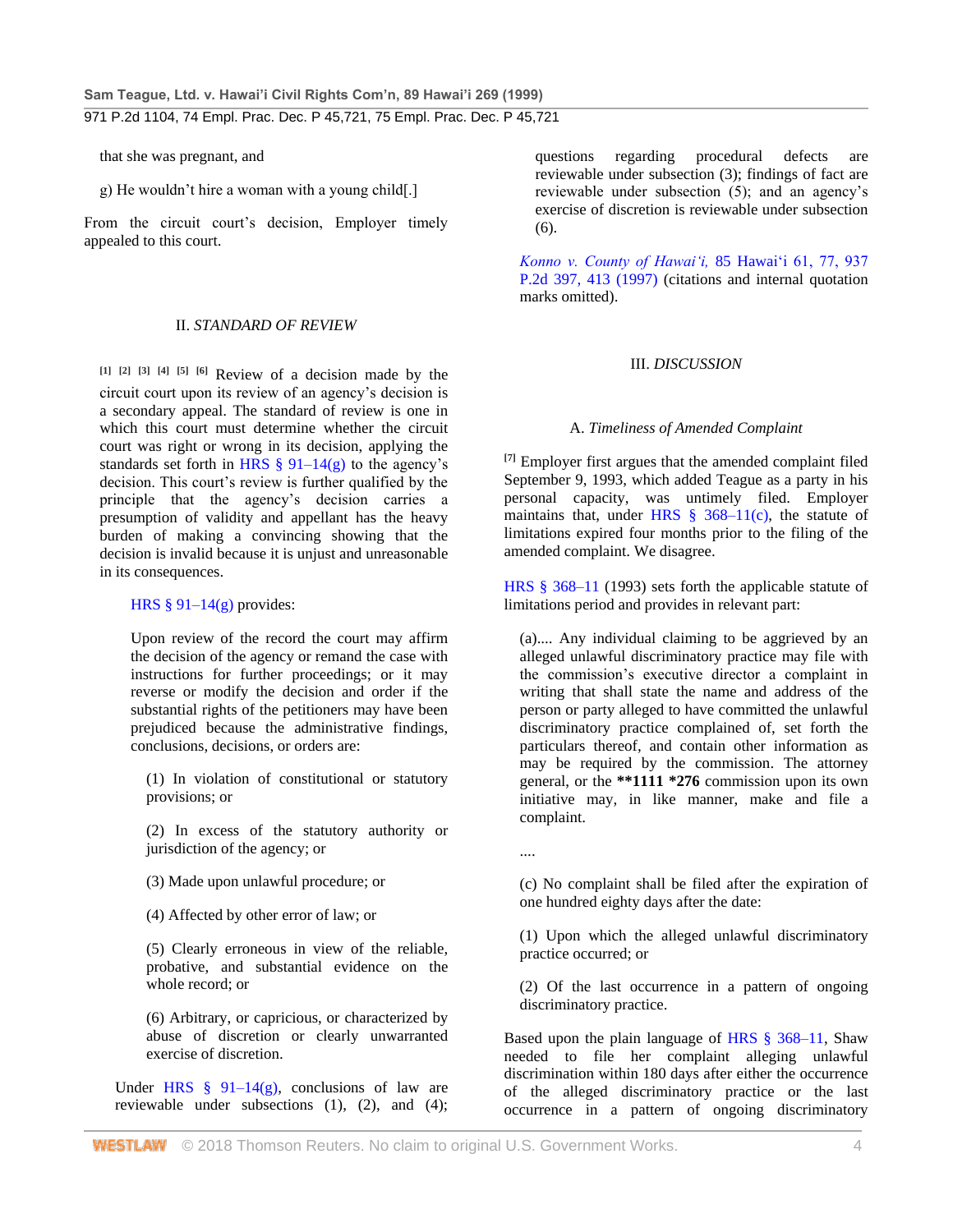# practice.

**[8]** [HAR § 12–46–6.1 \(1992\)](http://www.westlaw.com/Link/Document/FullText?findType=L&pubNum=1016667&cite=HIADCS12-46-6.1&originatingDoc=Icec8c963f55911d9b386b232635db992&refType=LQ&originationContext=document&vr=3.0&rs=cblt1.0&transitionType=DocumentItem&contextData=(sc.UserEnteredCitation)) specifically allows the amendment of a complaint to add new parties.<sup>2</sup> HAR  $\S$ [12–46–6.1](http://www.westlaw.com/Link/Document/FullText?findType=L&pubNum=1016667&cite=HIADCS12-46-6.1&originatingDoc=Icec8c963f55911d9b386b232635db992&refType=LQ&originationContext=document&vr=3.0&rs=cblt1.0&transitionType=DocumentItem&contextData=(sc.UserEnteredCitation)) provides in relevant part:

(a) Prior to the commencement of proceedings before the hearings examiner, the executive director may permit the parties, including the Attorney General and executive director, to amend documents filed with the Commission, including a complaint or responsive statement. After commencement of proceedings, amendments may be granted by the hearings examiner.

(b) *An amendment may be made:*

(1) To cure technical defects or omissions; or

(2) To clarify or amplify allegations, to add new causes of action or defenses, or *add new parties.*

(c) *Amendments shall relate back to the original filing date of the document.*

(Emphases added.) The Commission adopted [HAR §](http://www.westlaw.com/Link/Document/FullText?findType=L&pubNum=1016667&cite=HIADCS12-46-6.1&originatingDoc=Icec8c963f55911d9b386b232635db992&refType=LQ&originationContext=document&vr=3.0&rs=cblt1.0&transitionType=DocumentItem&contextData=(sc.UserEnteredCitation))   $12-46-6.1$  as an administrative rule pursuant to HRS § [368–3\(9\)](http://www.westlaw.com/Link/Document/FullText?findType=L&pubNum=1000522&cite=HISTS368-3&originatingDoc=Icec8c963f55911d9b386b232635db992&refType=SP&originationContext=document&vr=3.0&rs=cblt1.0&transitionType=DocumentItem&contextData=(sc.UserEnteredCitation)#co_pp_e5e400002dc26) (1993), which authorizes the Commission to adopt rules.<sup>3</sup> Based on the language of [HAR §](http://www.westlaw.com/Link/Document/FullText?findType=L&pubNum=1016667&cite=HIADCS12-46-6.1&originatingDoc=Icec8c963f55911d9b386b232635db992&refType=LQ&originationContext=document&vr=3.0&rs=cblt1.0&transitionType=DocumentItem&contextData=(sc.UserEnteredCitation))  [12–46–6.1,](http://www.westlaw.com/Link/Document/FullText?findType=L&pubNum=1016667&cite=HIADCS12-46-6.1&originatingDoc=Icec8c963f55911d9b386b232635db992&refType=LQ&originationContext=document&vr=3.0&rs=cblt1.0&transitionType=DocumentItem&contextData=(sc.UserEnteredCitation)) Shaw, the attorney general, or the executive director of the Commission could have amended the complaint in this case to add a new party. This amendment would have related back to the original filing date of the complaint.

**[9]** In this case, Shaw filed the original complaint against Employer on December 17, 1992, after her offer to return to work was rejected. Employer rejected Shaw's offer to return to work on October 26, 1992, at which time Employer informed Shaw that a permanent replacement for her had been hired. Because this complaint was filed within 180 days of Employer's refusal to reinstate Shaw to her original position, the original complaint was timely filed.<sup>4</sup>

Employer argues that the hearing officer's decision to allow the amendment of the complaint was arbitrary. Although [HAR § 12–46–6.1](http://www.westlaw.com/Link/Document/FullText?findType=L&pubNum=1016667&cite=HIADCS12-46-6.1&originatingDoc=Icec8c963f55911d9b386b232635db992&refType=LQ&originationContext=document&vr=3.0&rs=cblt1.0&transitionType=DocumentItem&contextData=(sc.UserEnteredCitation)) does not specifically require a reason in order to amend a complaint, the Commission added Teague to the complaint as an individual when it was discovered that Teague was the individual responsible for the alleged discriminatory conduct. The Commission noted that there may have been some confusion in this case because the business was called "Sam Teague, Inc., d.b.a. Page Hawaii." Because [HRS §](http://www.westlaw.com/Link/Document/FullText?findType=L&pubNum=1000522&cite=HISTS378-1&originatingDoc=Icec8c963f55911d9b386b232635db992&refType=LQ&originationContext=document&vr=3.0&rs=cblt1.0&transitionType=DocumentItem&contextData=(sc.UserEnteredCitation))  [378–1](http://www.westlaw.com/Link/Document/FullText?findType=L&pubNum=1000522&cite=HISTS378-1&originatingDoc=Icec8c963f55911d9b386b232635db992&refType=LQ&originationContext=document&vr=3.0&rs=cblt1.0&transitionType=DocumentItem&contextData=(sc.UserEnteredCitation)) (1993) defines "employer" to include agents of

persons having one or more employees,<sup>5</sup> the Commission added Teague when it discovered **\*\*1112 \*277** that Teague was an agent of Employer and the individual committing the alleged discriminatory conduct. Therefore, we hold, under HRS  $\S$  368–11(c) and HAR  $\S$ [12–46–6.1,](http://www.westlaw.com/Link/Document/FullText?findType=L&pubNum=1016667&cite=HIADCS12-46-6.1&originatingDoc=Icec8c963f55911d9b386b232635db992&refType=LQ&originationContext=document&vr=3.0&rs=cblt1.0&transitionType=DocumentItem&contextData=(sc.UserEnteredCitation)) that the amendment of the complaint in this case did not violate the statute of limitations.

#### B. *Sex Discrimination*

# 1. *The "No Extended Leave" Policy*

Employer contends that Shaw was terminated because she lied when she applied for the position and that the policy prohibiting any type of extended leave for one year did not have a disparate impact on women.

Article I, section 5 of the Hawai'i Constitution (1978), provides:

*No person shall* be deprived of life, liberty or property without due process of law, nor be denied the equal protection of the laws, nor *be denied the enjoyment of the person's civil rights or be discriminated against in the exercise thereof because of* race, religion, *sex* or ancestry.

(Emphases added.) Hawai'i's Employment Discrimination Law (the statute) was enacted to enforce the constitutional prohibition against sex discrimination in the exercise of a person's civil rights in the employment arena.

As part of the statute, HRS  $\S$  378–2(1)(A) provides in relevant part:

It shall be an unlawful discriminatory practice:

(1) Because of race, *sex,* sexual orientation, age, religion, color, ancestry, disability, marital status, or arrest and court record:

(A) For any employer to refuse to hire or employ or to bar or discharge from employment, or otherwise to discriminate against any individual in compensation or in the terms, conditions, or privileges of employment[.]

(Emphasis added.) As used in this statute, "[b]ecause of sex" is defined to include "because of pregnancy, childbirth, or related medical conditions." [HRS § 378–1](http://www.westlaw.com/Link/Document/FullText?findType=L&pubNum=1000522&cite=HISTS378-1&originatingDoc=Icec8c963f55911d9b386b232635db992&refType=LQ&originationContext=document&vr=3.0&rs=cblt1.0&transitionType=DocumentItem&contextData=(sc.UserEnteredCitation)) (1993). This definition was added in 1981 to "clarif[y]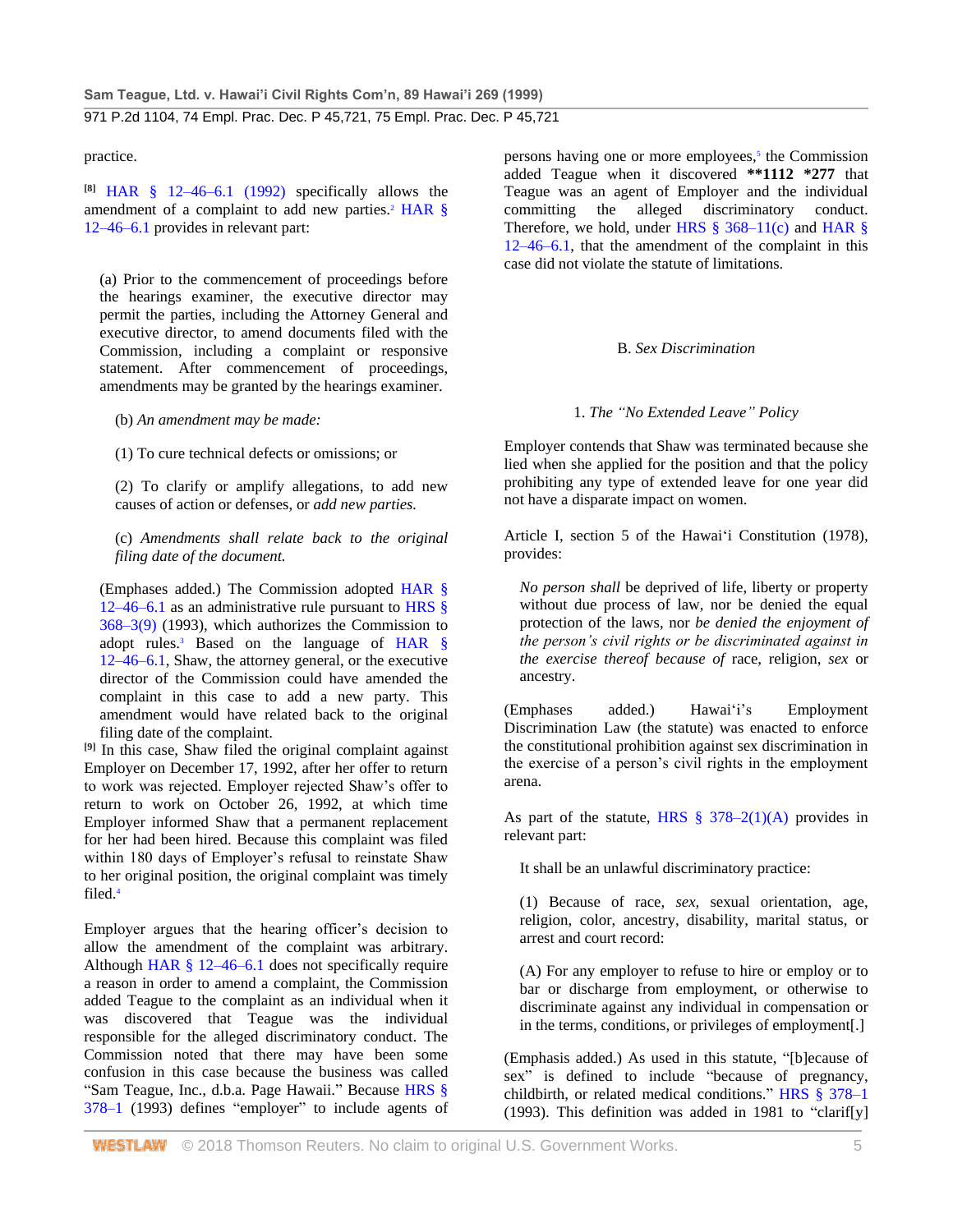and strengthen ... the existing statutory prohibition against employment discrimination because of sex." Sen. Stand. Comm. Rep. No. 1109, in 1981 Senate Journal, at 1363. Indeed,

> [p]regnancy and childbirth are, of course, phenomena shared only by women, and only female employees are susceptible to employment losses which may be tied to either. So, if an employer grants employees leave for any and all temporary physical disabilities except pregnancy, and restoration to the employee's former job upon the expiration of leave, it is apparent that women employees are subject to a substantial burden that men need not suffer.

*[Abraham v. Graphic Arts Int'l Union,](http://www.westlaw.com/Link/Document/FullText?findType=Y&serNum=1981144276&pubNum=350&originatingDoc=Icec8c963f55911d9b386b232635db992&refType=RP&originationContext=document&vr=3.0&rs=cblt1.0&transitionType=DocumentItem&contextData=(sc.UserEnteredCitation))* 660 F.2d 811 [\(D.C.Cir.1981\)](http://www.westlaw.com/Link/Document/FullText?findType=Y&serNum=1981144276&pubNum=350&originatingDoc=Icec8c963f55911d9b386b232635db992&refType=RP&originationContext=document&vr=3.0&rs=cblt1.0&transitionType=DocumentItem&contextData=(sc.UserEnteredCitation)) (footnotes and internal quotation marks omitted).

**[10]** To enforce the legislative mandate that employment practices should not penalize pregnant women who work, the Commission has adopted specific rules on pregnancy discrimination. [HAR § 12–46–107 \(1992\)](http://www.westlaw.com/Link/Document/FullText?findType=L&pubNum=1016667&cite=HIADCS12-46-107&originatingDoc=Icec8c963f55911d9b386b232635db992&refType=LQ&originationContext=document&vr=3.0&rs=cblt1.0&transitionType=DocumentItem&contextData=(sc.UserEnteredCitation)) provides in relevant part:

(a) An employer shall not exclude from employment a pregnant female applicant because of her pregnancy.

(b) It is an unlawful discriminatory practice to discharge a female from employment or to penalize her in terms, conditions, and privileges of employment because she requires time away from work for disability due to and resulting from pregnancy, childbirth, or related medical conditions.<sup>6</sup>

(Footnote added.) In addition, [HAR § 12–46–108 \(1992\)](http://www.westlaw.com/Link/Document/FullText?findType=L&pubNum=1016667&cite=HIADCS12-46-108&originatingDoc=Icec8c963f55911d9b386b232635db992&refType=LQ&originationContext=document&vr=3.0&rs=cblt1.0&transitionType=DocumentItem&contextData=(sc.UserEnteredCitation)) provides in relevant part:

(a) Disability due to and resulting from pregnancy, childbirth, or related medical conditions shall be considered by the employer to be justification for a leave, with or without pay, by the female employee for a reasonable period of time. "Reasonable **\*\*1113 \*278** period of time" as used in this section shall be determined by the employee's physician, with regard for the employee's physical condition and the job requirements.

original job or to a position of comparable status and pay, without loss of accumulated service credits and privileges. The employer may request, prior to the employee's return, a medical certificate from the employee's physician attesting to her physical condition and approving her return to work.

In short, the rules prohibit employers from: (a) denying females employment because of pregnancy; (b) penalizing female employees because of pregnancy; and (c) discharging female employees because of pregnancy. The rules further provide for: (a) reasonable leave time required due to pregnancy or childbirth; and (b) reinstatement of a female employee upon her return from leave due to pregnancy or childbirth.<sup>7</sup> It is well recognized that the purpose of these rules is to protect equal job opportunities for women as compared to others by removing a female disability job risk not faced by men and non-pregnant females. *See, e.g., [Miller–Wohl Co. v.](http://www.westlaw.com/Link/Document/FullText?findType=Y&serNum=1985100473&pubNum=661&originatingDoc=Icec8c963f55911d9b386b232635db992&refType=RP&fi=co_pp_sp_661_1251&originationContext=document&vr=3.0&rs=cblt1.0&transitionType=DocumentItem&contextData=(sc.UserEnteredCitation)#co_pp_sp_661_1251)  [Commissioner of Labor & Indus.,](http://www.westlaw.com/Link/Document/FullText?findType=Y&serNum=1985100473&pubNum=661&originatingDoc=Icec8c963f55911d9b386b232635db992&refType=RP&fi=co_pp_sp_661_1251&originationContext=document&vr=3.0&rs=cblt1.0&transitionType=DocumentItem&contextData=(sc.UserEnteredCitation)#co_pp_sp_661_1251)* 214 Mont. 238, 692 [P.2d 1243, 1251 \(Mont.1984\).](http://www.westlaw.com/Link/Document/FullText?findType=Y&serNum=1985100473&pubNum=661&originatingDoc=Icec8c963f55911d9b386b232635db992&refType=RP&fi=co_pp_sp_661_1251&originationContext=document&vr=3.0&rs=cblt1.0&transitionType=DocumentItem&contextData=(sc.UserEnteredCitation)#co_pp_sp_661_1251)

**[11]** Other jurisdictions that have enacted regulations similar to HAR  $\S$  12-46-107 and 12-46-108 have held that "no leave" policies similar to Employer's in this case result in impermissible sex discrimination. For example, in *Miller–Wohl,* the Montana Supreme Court held that a clothing store's no-leave policy created a disparate effect on women who become pregnant, as compared to those employees who do not become pregnant. [692 P.2d at](http://www.westlaw.com/Link/Document/FullText?findType=Y&serNum=1985100473&pubNum=661&originatingDoc=Icec8c963f55911d9b386b232635db992&refType=RP&fi=co_pp_sp_661_1252&originationContext=document&vr=3.0&rs=cblt1.0&transitionType=DocumentItem&contextData=(sc.UserEnteredCitation)#co_pp_sp_661_1252)  [1252.](http://www.westlaw.com/Link/Document/FullText?findType=Y&serNum=1985100473&pubNum=661&originatingDoc=Icec8c963f55911d9b386b232635db992&refType=RP&fi=co_pp_sp_661_1252&originationContext=document&vr=3.0&rs=cblt1.0&transitionType=DocumentItem&contextData=(sc.UserEnteredCitation)#co_pp_sp_661_1252) In so holding, the court applied a Montana statute with language similar to [HAR §§ 12–46–107](http://www.westlaw.com/Link/Document/FullText?findType=L&pubNum=1016667&cite=HIADCS12-46-107&originatingDoc=Icec8c963f55911d9b386b232635db992&refType=LQ&originationContext=document&vr=3.0&rs=cblt1.0&transitionType=DocumentItem&contextData=(sc.UserEnteredCitation)) and [12–46–108.](http://www.westlaw.com/Link/Document/FullText?findType=L&pubNum=1016667&cite=HIADCS12-46-108&originatingDoc=Icec8c963f55911d9b386b232635db992&refType=LQ&originationContext=document&vr=3.0&rs=cblt1.0&transitionType=DocumentItem&contextData=(sc.UserEnteredCitation)) <sup>8</sup> The court found that the employer in *Miller–Wohl,* which was a retail chain of about 290 ladies' wear stores, denied the plaintiff maternity leave because of its practice of denying leave for any disabled employee whose tenure with employer was less than one year. *Id.* at 1250. The court reasoned that, although the employer's policy was facially neutral, its no-leave policy subjected pregnant women to a job termination risk not faced by men. *Id.*

In this case, despite the clear language of [HAR §](http://www.westlaw.com/Link/Document/FullText?findType=L&pubNum=1016667&cite=HIADCS12-46-108&originatingDoc=Icec8c963f55911d9b386b232635db992&refType=LQ&originationContext=document&vr=3.0&rs=cblt1.0&transitionType=DocumentItem&contextData=(sc.UserEnteredCitation))   $12-46-108(a)$  mandating reasonable leave time due to pregnancy or childbirth, Employer denied Shaw any time off for the birth of her child. Although Employer had a "no leave" policy in effect, Employer failed to inform Shaw of this specific policy. According to Shaw, Employer merely asked her for a "one-year commitment." Shaw did not understand this one-year commitment to mean twelve consecutive months of service with no extended leave of any sort.

**[12] [13] [14]** Notwithstanding the understanding of the parties, however, an employer's policy prohibiting any

(c) A female employee shall be reinstated to her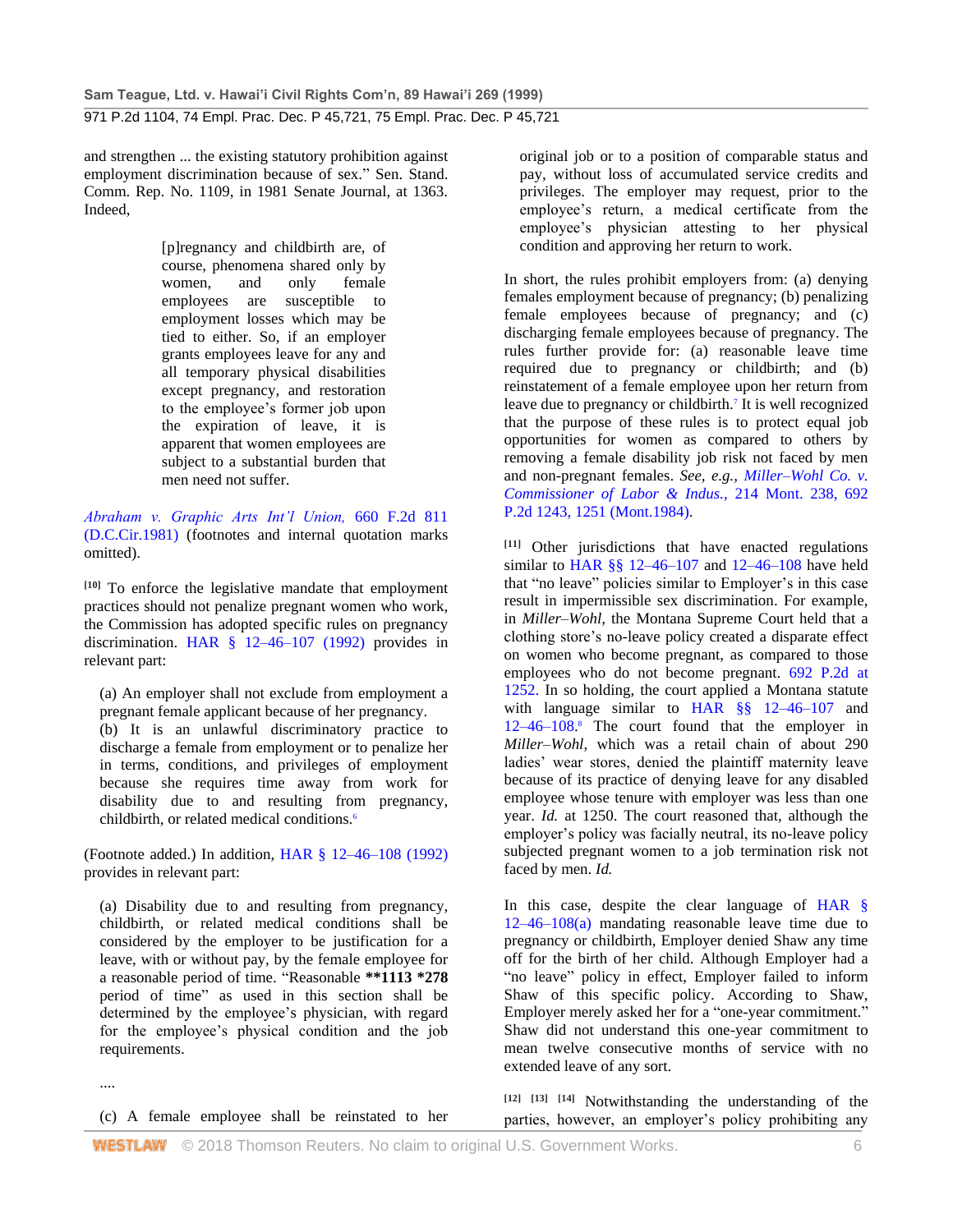extended leave for one **\*\*1114 \*279** year contravenes the plain language of [HAR § 12–46–108\(a\).](http://www.westlaw.com/Link/Document/FullText?findType=L&pubNum=1016667&cite=HIADCS12-46-108&originatingDoc=Icec8c963f55911d9b386b232635db992&refType=LQ&originationContext=document&vr=3.0&rs=cblt1.0&transitionType=DocumentItem&contextData=(sc.UserEnteredCitation)) Although Employer did not specifically define what would constitute an extended leave, the evidence adduced demonstrates that Employer would not, for any reason, grant leave time that would extend beyond a few days. While such a short leave may accommodate minor disabilities, it falls considerably short of the period generally recognized in the human experience as the time needed for pregnancy leave.<sup>9</sup> In any event, HAR §  $12-46-108(a)$  clearly and unambiguously requires that an employer grant leave to an employee for "a reasonable period of time" as determined by the employee's physician. Therefore, we hold that Employer's policy denying any extended leave during Shaw's first year of employment violated the plain and unambiguous language of HAR § 12-46-108.<sup>10</sup>

**[15]** Nevertheless, Employer argues that Shaw was terminated because she intentionally failed to disclose her pregnancy before accepting the position. Contrary to Employer's contention, the record indicates that Employer did not directly ask Shaw if she was pregnant. In fact, an employer cannot lawfully ask a job applicant, directly or indirectly, if she is pregnant.<sup>11</sup> Given the law prohibiting employers from asking whether an applicant is pregnant, it follows that an applicant should not be obligated to disclose her pregnancy.

**[16]** Although Employer asserts that Shaw made a one-year commitment knowing that she could not fulfill her commitment, Employer never told Shaw about its "no leave" policy. Shaw could have reasonably believed that a one-year commitment simply meant that she would remain employed with the business for at least a term of one year. Shaw could also have legitimately believed that she would be allowed to take some leave, because she was told that Teague "was a flexible man" and, in accordance with her understanding of the law, that an employee is entitled to maternity leave. Consistent with her understanding of the one-year commitment, the record reflects that Shaw intended to return to work after giving birth. Therefore, Employer has failed to establish a legitimate nondiscriminatory explanation of the adverse employment action.

# **\*\*1115 \*280** 2. *Bona Fide Occupational Qualification (BFOQ) Defense*

**[17]** Employer next argues that, "even if [Employer] ... had the intention to discriminate against Shaw, its business necessities justified its actions because there were no reasonable accommodations or feasible alternatives to hiring a replacement." (Emphasis omitted.) We disagree.

[HRS § 378–3\(2\)](http://www.westlaw.com/Link/Document/FullText?findType=L&pubNum=1000522&cite=HISTS378-3&originatingDoc=Icec8c963f55911d9b386b232635db992&refType=SP&originationContext=document&vr=3.0&rs=cblt1.0&transitionType=DocumentItem&contextData=(sc.UserEnteredCitation)#co_pp_58730000872b1) (1993) provides in relevant part:

**Exceptions.** Nothing in this part shall be deemed to ... [p]rohibit or prevent the establishment and maintenance of bona fide occupational qualifications [BFOQ] reasonably necessary to the normal operation of a particular business or enterprise, and that have a substantial relationship to the functions and responsibilities of prospective or continued employment.

(Emphasis in original.) Thus, the language of [HRS §](http://www.westlaw.com/Link/Document/FullText?findType=L&pubNum=1000522&cite=HISTS378-3&originatingDoc=Icec8c963f55911d9b386b232635db992&refType=SP&originationContext=document&vr=3.0&rs=cblt1.0&transitionType=DocumentItem&contextData=(sc.UserEnteredCitation)#co_pp_58730000872b1)  [378–3\(2\)](http://www.westlaw.com/Link/Document/FullText?findType=L&pubNum=1000522&cite=HISTS378-3&originatingDoc=Icec8c963f55911d9b386b232635db992&refType=SP&originationContext=document&vr=3.0&rs=cblt1.0&transitionType=DocumentItem&contextData=(sc.UserEnteredCitation)#co_pp_58730000872b1) indicates that the BFOQ defense is limited to instances where sex discrimination is: (1) "reasonably necessary" to the "normal operation" of the "particular" business; and (2) "substantially related" to the functions of the position in question.

**[18] [19] [20]** Based upon the plain language of [HRS §](http://www.westlaw.com/Link/Document/FullText?findType=L&pubNum=1000522&cite=HISTS378-3&originatingDoc=Icec8c963f55911d9b386b232635db992&refType=SP&originationContext=document&vr=3.0&rs=cblt1.0&transitionType=DocumentItem&contextData=(sc.UserEnteredCitation)#co_pp_58730000872b1)  [378–3\(2\)](http://www.westlaw.com/Link/Document/FullText?findType=L&pubNum=1000522&cite=HISTS378-3&originatingDoc=Icec8c963f55911d9b386b232635db992&refType=SP&originationContext=document&vr=3.0&rs=cblt1.0&transitionType=DocumentItem&contextData=(sc.UserEnteredCitation)#co_pp_58730000872b1) and the legislative history underlying our employment discrimination law discussed above, the statute prohibits the use of general subjective employment standards and mandates BFOQs that are objective and verifiable. Together with the term "occupational," the "substantially related" clause indicates that these objective and verifiable BFOQs must concern job-related skills and aptitudes. By modifying "qualification" with "occupational," the legislature narrowed the BFOQ defense to qualifications that affect an employee's ability to do the job. $12$ 

Despite the language of the BFOQ defense, Employer argues, in essence, that its small size (two employees) justifies its "no-leave" policy. This contention is inconsistent with our interpretation of the BFOQ defense. Employer's decision to discharge Shaw and subsequent refusal to reinstate her was unrelated to her ability to fulfill the duties of office manager. In fact, at the time Shaw sought reinstatement on October 23, 1992, the record indicates that Shaw, who had mastered seventy-five to eighty percent of the duties of office manager, was more qualified and experienced than either of her subsequent replacements, who had no experience. Because the action taken against Shaw was unrelated to her ability to perform the job, the BFOQ defense is inapposite and does not protect Employer.

Employer also argues that HRS  $\S 378-2(1)(A)$  should not be applied to two-person employers because it "relegates them (1) to the impossible feat of finding and training an inexperienced temporary worker or (2) the unreasonable obligation of one person performing two jobs for seven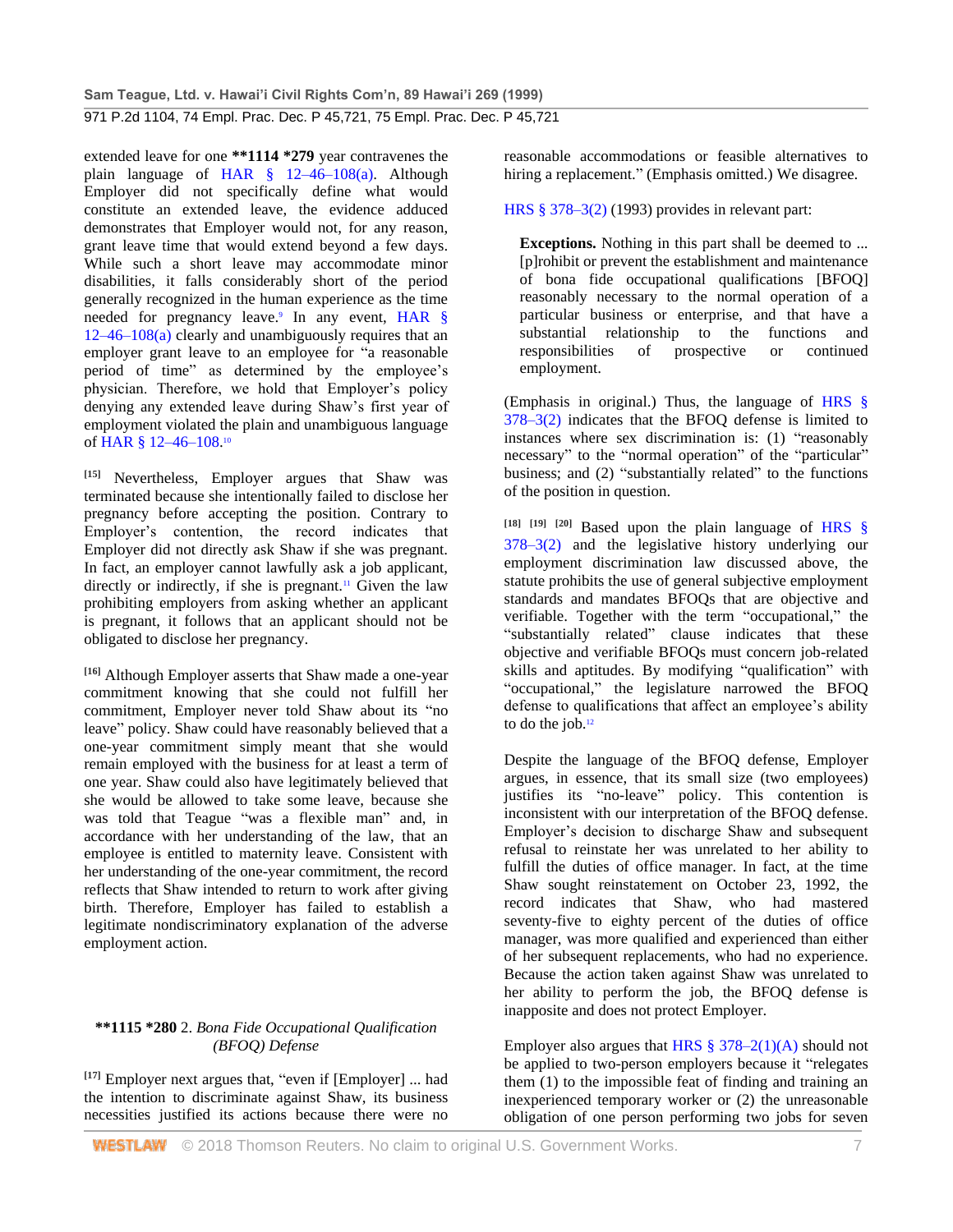weeks." We disagree.

**\*\*1116 \*281** In enacting the employment discrimination law, the legislature intended that all employers, regardless of size, be subjected to its provisions. [HRS § 378–1](http://www.westlaw.com/Link/Document/FullText?findType=L&pubNum=1000522&cite=HISTS378-1&originatingDoc=Icec8c963f55911d9b386b232635db992&refType=LQ&originationContext=document&vr=3.0&rs=cblt1.0&transitionType=DocumentItem&contextData=(sc.UserEnteredCitation)) (1993) provides in relevant part:

*"Employer" means any person,* including the State or any of its political subdivisions and any agent of such person, *having one or more employee,* but shall not include the United States.

(Emphases added.) Based upon this language, Employer's contention is without merit.

In addition, we note that Employer would not have worsened its position had it reinstated Shaw as required b[y HAR § 12–46–108.](http://www.westlaw.com/Link/Document/FullText?findType=L&pubNum=1016667&cite=HIADCS12-46-108&originatingDoc=Icec8c963f55911d9b386b232635db992&refType=LQ&originationContext=document&vr=3.0&rs=cblt1.0&transitionType=DocumentItem&contextData=(sc.UserEnteredCitation)) Although Employer cites the "high learning curve" of the position as a justification for its actions against Shaw, both Funari and Wolfert were inexperienced in the area. In contrast, Shaw had mastered seventy-five to eighty percent of the office manager's duties and could have feasibly resumed her duties at the time she sought reinstatement on October 23, 1992. Therefore, we hold that the circuit court correctly upheld the Commission's conclusion that the actions against Shaw were not justified by a BFOQ.

#### 3. *Damages and the Collateral Source Rule*

**[21]** Employer argues that the circuit court erred by failing to reduce the award of back pay by the amount of unemployment benefits received by Shaw. We disagree.

In this case, the circuit court affirmed the Commission's back pay award of \$16,900. This amount represented the amount that Shaw would have earned for the period from October 23, 1992, the date on which she was cleared to return to work, through November 23, 1993, the date on which she was offered and rejected the office manager position by Employer.<sup>13</sup> During this time period, Shaw received \$8,322 in unemployment insurance benefits.

Hawai'i appellate courts have yet to consider the issue of whether a back pay award in an employment discrimination case must be reduced by the amount of unemployment benefits received. The legislative history of our employment discrimination law is also silent on this issue. We are further confronted with a split among jurisdictions that have addressed this matter.

Initially, we note that Hawai'i's employment

discrimination law was enacted to provide victims of employment discrimination the same remedies, under state law, as those provided by Title VII of the Federal Civil Rights Act of 1964. Hse. Stand. Comm. Rep. No. 549, in 1981 House Journal, at 1166; Sen. Stand. Comm. Rep. No. 1109, in 1981 Senate Journal, at 1363. Accordingly, the federal courts' interpretation of Title VII is useful in construing Hawai'i's employment discrimination law. *See Furukawa,* [85 Hawai'i at 13, 936](http://www.westlaw.com/Link/Document/FullText?findType=Y&serNum=1997087158&pubNum=661&originatingDoc=Icec8c963f55911d9b386b232635db992&refType=RP&fi=co_pp_sp_661_649&originationContext=document&vr=3.0&rs=cblt1.0&transitionType=DocumentItem&contextData=(sc.UserEnteredCitation)#co_pp_sp_661_649)  P.2d [at 649](http://www.westlaw.com/Link/Document/FullText?findType=Y&serNum=1997087158&pubNum=661&originatingDoc=Icec8c963f55911d9b386b232635db992&refType=RP&fi=co_pp_sp_661_649&originationContext=document&vr=3.0&rs=cblt1.0&transitionType=DocumentItem&contextData=(sc.UserEnteredCitation)#co_pp_sp_661_649) (adopting the framework used by federal courts in resolving question of discrimination under HRS ch. 378).

**[22]** Under the collateral source rule, "a tortfeasor is not entitled to have its liability reduced by benefits received by the plaintiff from a source wholly independent of and collateral to the tortfeasor[.]" *[Sato v. Tawata,](http://www.westlaw.com/Link/Document/FullText?findType=Y&serNum=1995113187&pubNum=661&originatingDoc=Icec8c963f55911d9b386b232635db992&refType=RP&fi=co_pp_sp_661_945&originationContext=document&vr=3.0&rs=cblt1.0&transitionType=DocumentItem&contextData=(sc.UserEnteredCitation)#co_pp_sp_661_945)* 79 Hawai'i [14, 18, 897 P.2d 941, 945 \(1995\)](http://www.westlaw.com/Link/Document/FullText?findType=Y&serNum=1995113187&pubNum=661&originatingDoc=Icec8c963f55911d9b386b232635db992&refType=RP&fi=co_pp_sp_661_945&originationContext=document&vr=3.0&rs=cblt1.0&transitionType=DocumentItem&contextData=(sc.UserEnteredCitation)#co_pp_sp_661_945) (citing 69 A.L.R. 4th §  $2(a)$ , at 139 (1989) (footnote omitted) (brackets added)). Numerous federal circuits have applied the collateral source rule in employment discrimination cases to refuse to deduct benefits such as social security and unemployment compensation from back pay awards. *See, e.g., [Gaworski v. ITT Commercial Fin. Corp.,](http://www.westlaw.com/Link/Document/FullText?findType=Y&serNum=1994056360&pubNum=506&originatingDoc=Icec8c963f55911d9b386b232635db992&refType=RP&fi=co_pp_sp_506_1112&originationContext=document&vr=3.0&rs=cblt1.0&transitionType=DocumentItem&contextData=(sc.UserEnteredCitation)#co_pp_sp_506_1112)* 17 F.3d [1104, 1112 \(8th Cir.1994\)](http://www.westlaw.com/Link/Document/FullText?findType=Y&serNum=1994056360&pubNum=506&originatingDoc=Icec8c963f55911d9b386b232635db992&refType=RP&fi=co_pp_sp_506_1112&originationContext=document&vr=3.0&rs=cblt1.0&transitionType=DocumentItem&contextData=(sc.UserEnteredCitation)#co_pp_sp_506_1112) (citation omitted).

**[23]** Back pay awards in discrimination cases serve two general functions: (1) to make victimized employees whole for the injuries suffered as a result of the past discrimination; and (2) to deter future discrimination. *[Id.](http://www.westlaw.com/Link/Document/FullText?findType=Y&serNum=1994056360&originatingDoc=Icec8c963f55911d9b386b232635db992&refType=RP&originationContext=document&vr=3.0&rs=cblt1.0&transitionType=DocumentItem&contextData=(sc.UserEnteredCitation))* [at 1113](http://www.westlaw.com/Link/Document/FullText?findType=Y&serNum=1994056360&originatingDoc=Icec8c963f55911d9b386b232635db992&refType=RP&originationContext=document&vr=3.0&rs=cblt1.0&transitionType=DocumentItem&contextData=(sc.UserEnteredCitation)) (citing *[Albemarle Paper Co. v. Moody,](http://www.westlaw.com/Link/Document/FullText?findType=Y&serNum=1975129830&pubNum=708&originatingDoc=Icec8c963f55911d9b386b232635db992&refType=RP&originationContext=document&vr=3.0&rs=cblt1.0&transitionType=DocumentItem&contextData=(sc.UserEnteredCitation))* 422 U.S. [405, 421, 95 S.Ct. 2362, 45 L.Ed.2d 280 \(1975\)\)](http://www.westlaw.com/Link/Document/FullText?findType=Y&serNum=1975129830&pubNum=708&originatingDoc=Icec8c963f55911d9b386b232635db992&refType=RP&originationContext=document&vr=3.0&rs=cblt1.0&transitionType=DocumentItem&contextData=(sc.UserEnteredCitation)). In *Albemarle,* a Title VII case, the United States Supreme **\*\*1117 \*282** Court emphasized the importance of the deterrence function, noting that

> [i]t is the reasonably certain prospect of a back pay award that provide[s] the spur or catalyst which causes employers and unions to self-examine and to self-evaluate their employment practices and to endeavor to eliminate, so far as possible, the last vestiges of an unfortunate and ignominious page in this country's history.

[422 U.S. at 417–18, 95 S.Ct. 2362](http://www.westlaw.com/Link/Document/FullText?findType=Y&serNum=1975129830&pubNum=708&originatingDoc=Icec8c963f55911d9b386b232635db992&refType=RP&originationContext=document&vr=3.0&rs=cblt1.0&transitionType=DocumentItem&contextData=(sc.UserEnteredCitation)) (citation and internal quotation marks omitted) (some brackets added and some in original). In this regard, the reduction of a back pay award by unemployment benefits, which are not paid by the employer, "makes it less costly for the employer to wrongfully terminate a protected employee and thus dilutes the prophylactic purposes of a back pay award."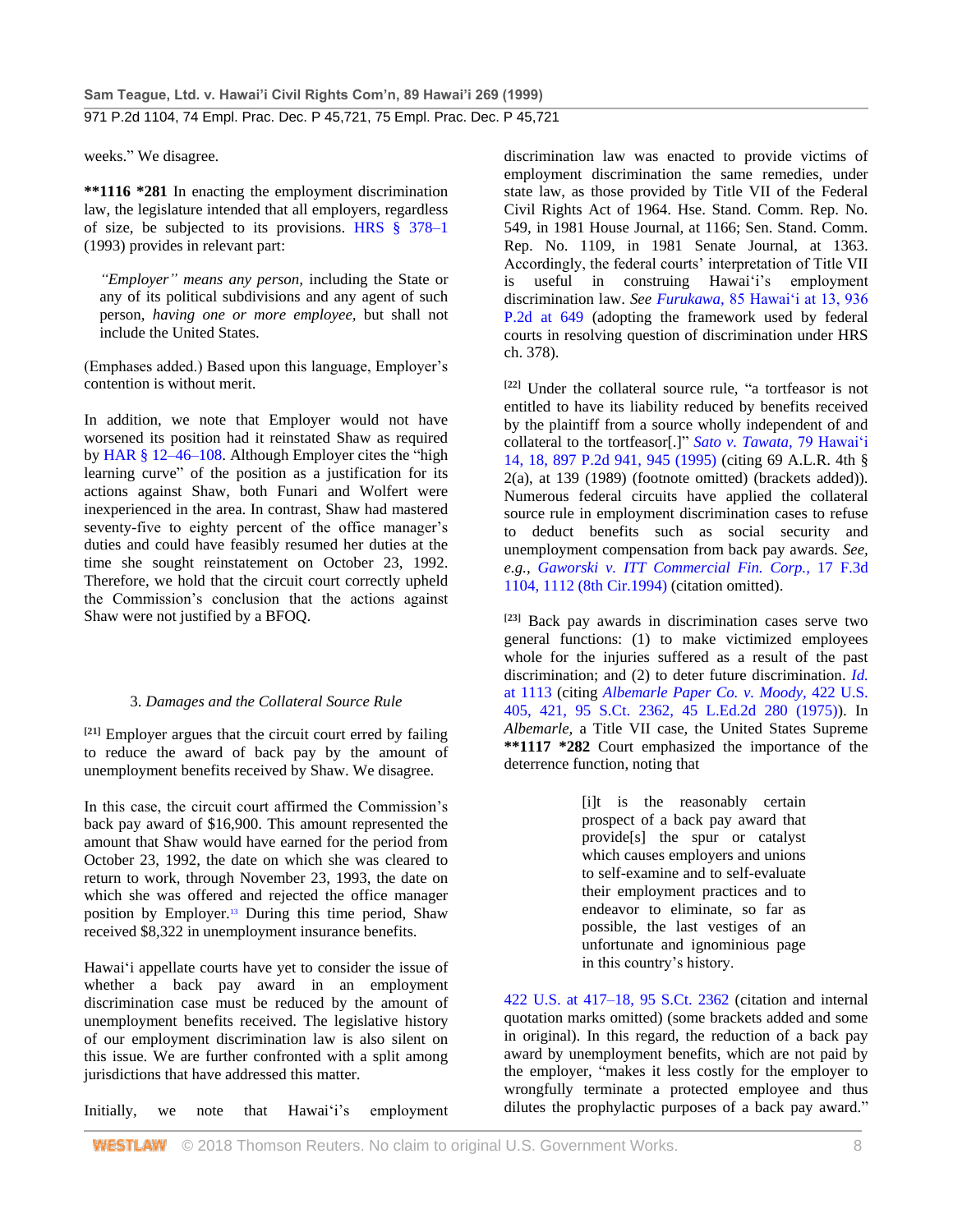*Gaworski,* [17 F.3d at 1113](http://www.westlaw.com/Link/Document/FullText?findType=Y&serNum=1994056360&pubNum=506&originatingDoc=Icec8c963f55911d9b386b232635db992&refType=RP&fi=co_pp_sp_506_1113&originationContext=document&vr=3.0&rs=cblt1.0&transitionType=DocumentItem&contextData=(sc.UserEnteredCitation)#co_pp_sp_506_1113) (citations omitted). In effect, reduction of a back pay award results in a windfall to the employer who committed the illegal discrimination by virtue of a state program designed "to carry out a policy of social betterment for the benefit of the entire state" and not "to discharge any liability or obligation" of the employer. *Id.* (quoting *[NLRB v. Gullett Gin,](http://www.westlaw.com/Link/Document/FullText?findType=Y&serNum=1951118625&pubNum=708&originatingDoc=Icec8c963f55911d9b386b232635db992&refType=RP&originationContext=document&vr=3.0&rs=cblt1.0&transitionType=DocumentItem&contextData=(sc.UserEnteredCitation))* 340 U.S. [361, 364, 71 S.Ct. 337, 95 L.Ed. 337 \(1951\)\)](http://www.westlaw.com/Link/Document/FullText?findType=Y&serNum=1951118625&pubNum=708&originatingDoc=Icec8c963f55911d9b386b232635db992&refType=RP&originationContext=document&vr=3.0&rs=cblt1.0&transitionType=DocumentItem&contextData=(sc.UserEnteredCitation)). Although collateral source payments represent additional benefits to Shaw, "as between the employer, whose action caused the discharge, and the employee, who may have experienced other noncompensable losses, it is fitting that the burden be placed on the employer." *[Promisel v. First Am.](http://www.westlaw.com/Link/Document/FullText?findType=Y&serNum=1991149951&pubNum=350&originatingDoc=Icec8c963f55911d9b386b232635db992&refType=RP&fi=co_pp_sp_350_258&originationContext=document&vr=3.0&rs=cblt1.0&transitionType=DocumentItem&contextData=(sc.UserEnteredCitation)#co_pp_sp_350_258)  Artificial Flowers,* [943 F.2d 251, 258 \(2d Cir.1991\)](http://www.westlaw.com/Link/Document/FullText?findType=Y&serNum=1991149951&pubNum=350&originatingDoc=Icec8c963f55911d9b386b232635db992&refType=RP&fi=co_pp_sp_350_258&originationContext=document&vr=3.0&rs=cblt1.0&transitionType=DocumentItem&contextData=(sc.UserEnteredCitation)#co_pp_sp_350_258) (quoting *[Maxfield v. Sinclair Int'l,](http://www.westlaw.com/Link/Document/FullText?findType=Y&serNum=1985133955&pubNum=350&originatingDoc=Icec8c963f55911d9b386b232635db992&refType=RP&fi=co_pp_sp_350_795&originationContext=document&vr=3.0&rs=cblt1.0&transitionType=DocumentItem&contextData=(sc.UserEnteredCitation)#co_pp_sp_350_795)* 766 F.2d 788, 795 (3d [Cir.1985\)\)](http://www.westlaw.com/Link/Document/FullText?findType=Y&serNum=1985133955&pubNum=350&originatingDoc=Icec8c963f55911d9b386b232635db992&refType=RP&fi=co_pp_sp_350_795&originationContext=document&vr=3.0&rs=cblt1.0&transitionType=DocumentItem&contextData=(sc.UserEnteredCitation)#co_pp_sp_350_795).

Based on these considerations, no federal circuit has determined that unemployment benefits should be deducted, as a matter of law, from back pay awards in discrimination cases. *Gaworski,* [17 F.3d at 1113.](http://www.westlaw.com/Link/Document/FullText?findType=Y&serNum=1994056360&pubNum=506&originatingDoc=Icec8c963f55911d9b386b232635db992&refType=RP&fi=co_pp_sp_506_1113&originationContext=document&vr=3.0&rs=cblt1.0&transitionType=DocumentItem&contextData=(sc.UserEnteredCitation)#co_pp_sp_506_1113) The federal circuits have split, however, over whether deducting unemployment benefits should be left to the discretion of the trial court. *Id.* A slight majority have held as a matter of law that unemployment benefits should not be deducted from back pay awards. *See id.* (citing *Craig,* 721 F.2d at 85; *[Rasimas v. Michigan Dep't](http://www.westlaw.com/Link/Document/FullText?findType=Y&serNum=1983135539&pubNum=350&originatingDoc=Icec8c963f55911d9b386b232635db992&refType=RP&fi=co_pp_sp_350_627&originationContext=document&vr=3.0&rs=cblt1.0&transitionType=DocumentItem&contextData=(sc.UserEnteredCitation)#co_pp_sp_350_627)  of Mental Health,* [714 F.2d 614, 627–28 \(6th Cir.1983\),](http://www.westlaw.com/Link/Document/FullText?findType=Y&serNum=1983135539&pubNum=350&originatingDoc=Icec8c963f55911d9b386b232635db992&refType=RP&fi=co_pp_sp_350_627&originationContext=document&vr=3.0&rs=cblt1.0&transitionType=DocumentItem&contextData=(sc.UserEnteredCitation)#co_pp_sp_350_627) *cert. denied,* [466 U.S. 950, 104 S.Ct. 2151, 80 L.Ed.2d](http://www.westlaw.com/Link/Document/FullText?findType=Y&serNum=1984216974&pubNum=708&originatingDoc=Icec8c963f55911d9b386b232635db992&refType=RP&originationContext=document&vr=3.0&rs=cblt1.0&transitionType=DocumentItem&contextData=(sc.UserEnteredCitation))  [537 \(1984\);](http://www.westlaw.com/Link/Document/FullText?findType=Y&serNum=1984216974&pubNum=708&originatingDoc=Icec8c963f55911d9b386b232635db992&refType=RP&originationContext=document&vr=3.0&rs=cblt1.0&transitionType=DocumentItem&contextData=(sc.UserEnteredCitation)) *[Brown v. A.J. Gerrard Mfg. Co.,](http://www.westlaw.com/Link/Document/FullText?findType=Y&serNum=1983141953&pubNum=350&originatingDoc=Icec8c963f55911d9b386b232635db992&refType=RP&fi=co_pp_sp_350_1550&originationContext=document&vr=3.0&rs=cblt1.0&transitionType=DocumentItem&contextData=(sc.UserEnteredCitation)#co_pp_sp_350_1550)* 715 F.2d [1549, 1550–51 \(11th Cir.1983\)](http://www.westlaw.com/Link/Document/FullText?findType=Y&serNum=1983141953&pubNum=350&originatingDoc=Icec8c963f55911d9b386b232635db992&refType=RP&fi=co_pp_sp_350_1550&originationContext=document&vr=3.0&rs=cblt1.0&transitionType=DocumentItem&contextData=(sc.UserEnteredCitation)#co_pp_sp_350_1550) (en banc); *[EEOC v. Ford](http://www.westlaw.com/Link/Document/FullText?findType=Y&serNum=1982143009&pubNum=350&originatingDoc=Icec8c963f55911d9b386b232635db992&refType=RP&fi=co_pp_sp_350_952&originationContext=document&vr=3.0&rs=cblt1.0&transitionType=DocumentItem&contextData=(sc.UserEnteredCitation)#co_pp_sp_350_952)  Motor Co.,* [688 F.2d 951, 952 \(4th Cir.1982\);](http://www.westlaw.com/Link/Document/FullText?findType=Y&serNum=1982143009&pubNum=350&originatingDoc=Icec8c963f55911d9b386b232635db992&refType=RP&fi=co_pp_sp_350_952&originationContext=document&vr=3.0&rs=cblt1.0&transitionType=DocumentItem&contextData=(sc.UserEnteredCitation)#co_pp_sp_350_952) *[Kauffman v.](http://www.westlaw.com/Link/Document/FullText?findType=Y&serNum=1982122607&pubNum=350&originatingDoc=Icec8c963f55911d9b386b232635db992&refType=RP&fi=co_pp_sp_350_346&originationContext=document&vr=3.0&rs=cblt1.0&transitionType=DocumentItem&contextData=(sc.UserEnteredCitation)#co_pp_sp_350_346)  Sidereal Corp.,* [695 F.2d 343, 346–47 \(9th Cir.1982\)\)](http://www.westlaw.com/Link/Document/FullText?findType=Y&serNum=1982122607&pubNum=350&originatingDoc=Icec8c963f55911d9b386b232635db992&refType=RP&fi=co_pp_sp_350_346&originationContext=document&vr=3.0&rs=cblt1.0&transitionType=DocumentItem&contextData=(sc.UserEnteredCitation)#co_pp_sp_350_346).<sup>14</sup>

In *Kauffman,* the United States Court of Appeals for the Ninth Circuit held in a Title VII case that unemployment benefits received by a successful plaintiff were not offsets against a back pay award. [695 F.2d at 347.](http://www.westlaw.com/Link/Document/FullText?findType=Y&serNum=1982122607&pubNum=350&originatingDoc=Icec8c963f55911d9b386b232635db992&refType=RP&fi=co_pp_sp_350_347&originationContext=document&vr=3.0&rs=cblt1.0&transitionType=DocumentItem&contextData=(sc.UserEnteredCitation)#co_pp_sp_350_347) The Ninth Circuit noted that the only reported decision to set forth reasons in support of deducting unemployment benefits was *[EEOC v. Enterprise Ass'n Steamfitters Local 638,](http://www.westlaw.com/Link/Document/FullText?findType=Y&serNum=1976124887&pubNum=350&originatingDoc=Icec8c963f55911d9b386b232635db992&refType=RP&fi=co_pp_sp_350_591&originationContext=document&vr=3.0&rs=cblt1.0&transitionType=DocumentItem&contextData=(sc.UserEnteredCitation)#co_pp_sp_350_591)* [542 F.2d 579, 591–92 \(2d.Cir.1976\),](http://www.westlaw.com/Link/Document/FullText?findType=Y&serNum=1976124887&pubNum=350&originatingDoc=Icec8c963f55911d9b386b232635db992&refType=RP&fi=co_pp_sp_350_591&originationContext=document&vr=3.0&rs=cblt1.0&transitionType=DocumentItem&contextData=(sc.UserEnteredCitation)#co_pp_sp_350_591) *cert. denied,* [430](http://www.westlaw.com/Link/Document/FullText?findType=Y&serNum=1977225657&pubNum=708&originatingDoc=Icec8c963f55911d9b386b232635db992&refType=RP&originationContext=document&vr=3.0&rs=cblt1.0&transitionType=DocumentItem&contextData=(sc.UserEnteredCitation))  [U.S. 911, 97 S.Ct. 1186, 51 L.Ed.2d 588 \(1977\).](http://www.westlaw.com/Link/Document/FullText?findType=Y&serNum=1977225657&pubNum=708&originatingDoc=Icec8c963f55911d9b386b232635db992&refType=RP&originationContext=document&vr=3.0&rs=cblt1.0&transitionType=DocumentItem&contextData=(sc.UserEnteredCitation)) The Ninth Circuit summarized those reasons as follows:

> 1) [w]here the contributions to the fund from which the benefits derive are made solely by the defendant, the collateral source rule does not apply; 2) [t]he plaintiff would otherwise receive a double recovery; and 3)[t]he defendant would otherwise in effect be subjected to punitive damages.

*Kauffman,* [695 F.2d at 346](http://www.westlaw.com/Link/Document/FullText?findType=Y&serNum=1982122607&pubNum=350&originatingDoc=Icec8c963f55911d9b386b232635db992&refType=RP&fi=co_pp_sp_350_346&originationContext=document&vr=3.0&rs=cblt1.0&transitionType=DocumentItem&contextData=(sc.UserEnteredCitation)#co_pp_sp_350_346) (brackets added). However, the Supreme Court expressly rejected this reasoning in upholding a decision refusing to deduct unemployment benefits from an employee's back pay award for discriminatory discharge. *Id.* In *Gullett Gin, supra,* the Supreme Court reasoned:

To decline to deduct state unemployment compensation benefits in computing back pay is not to make the employees more than whole, as contended by respondent. Since no consideration has been given or should be given to collateral losses in framing an order to reimburse employees for their lost earnings, manifestly no consideration need be given to collateral benefits which employees may have received.

**\*\*1118 \*283** But respondent argues that the benefits paid from the Louisiana Unemployment Compensation Fund were not collateral but direct benefits. With this theory we are unable to agree. Payments of unemployment compensation were not made to the employees by respondent but by the state out of state funds derived from taxation. True, these taxes were paid by employers, and thus to some extent respondent helped to create the fund. However, the payments to the employees were not made to discharge any liability or obligation of respondent, but to carry out a policy of social betterment for the benefit of the entire state[.] We think these facts plainly show the benefits to be collateral.

[340 U.S. at 364, 71 S.Ct. 337](http://www.westlaw.com/Link/Document/FullText?findType=Y&serNum=1951118625&pubNum=708&originatingDoc=Icec8c963f55911d9b386b232635db992&refType=RP&originationContext=document&vr=3.0&rs=cblt1.0&transitionType=DocumentItem&contextData=(sc.UserEnteredCitation)) (citations omitted) (brackets added).

**[24]** Like the Ninth Circuit in *Kauffman,* we are persuaded by the Supreme Court's reasoning in *Gullett Gin* and, therefore, hold, as a matter of law, that unemployment benefits should not be deducted from awards of back pay under our employment discrimination law. Unemployment benefits are collateral source payments that cannot be construed as "partial consideration" for employment.

We further note that our

unemployment compensation statute was enacted for the beneficent and humane purpose of relieving the stress of economic insecurity due to unemployment. It should therefore be liberally construed to promote the intended legislative policy. In view of the basic policy of the statute of protecting the worker from the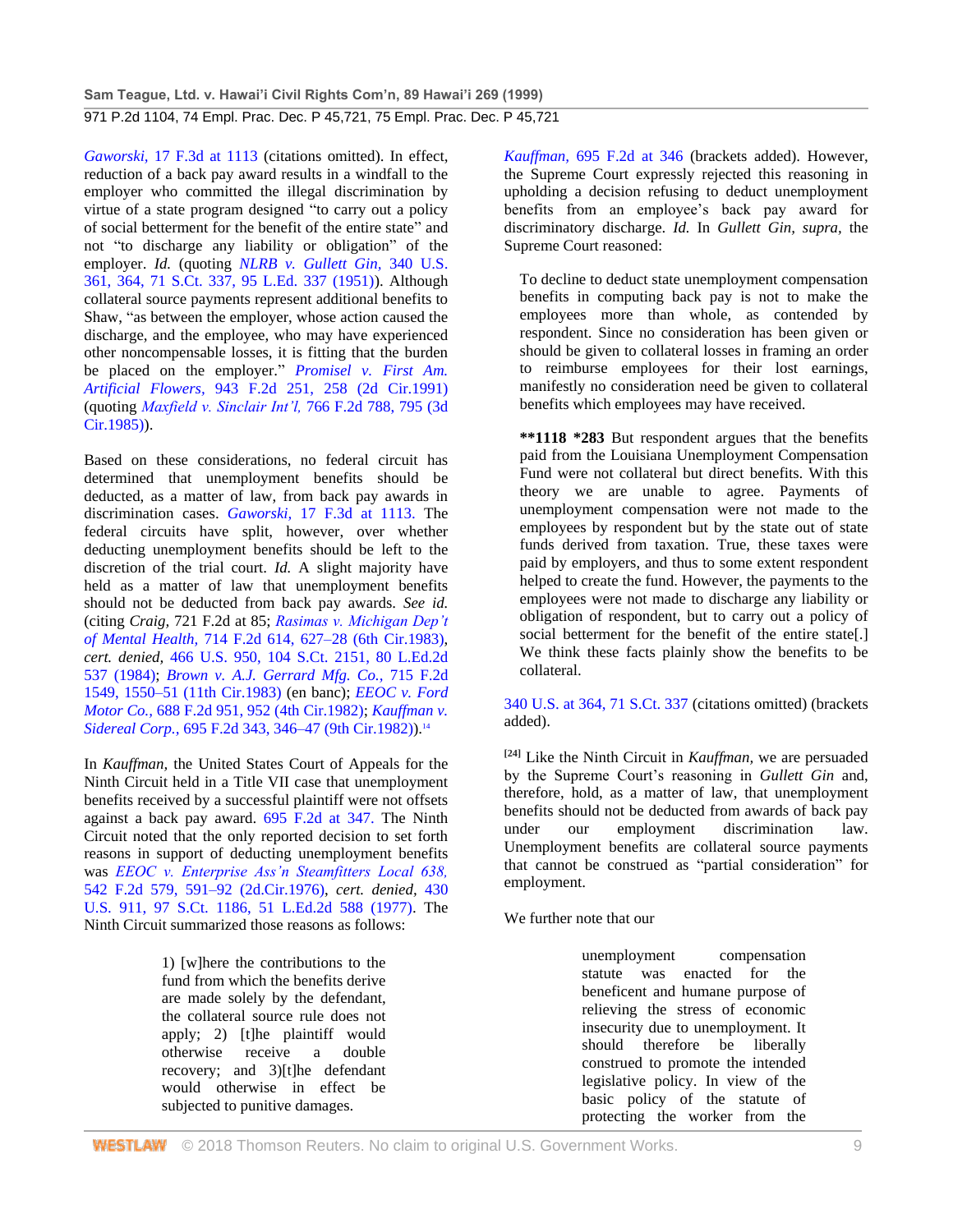hazard of unemployment, our courts must view with caution any construction which would narrow the coverage of the statute and deprive qualified persons of the benefits thereunder.

*Camara v. Agsalud,* [67 Haw. 212, 216–17, 685 P.2d 794,](http://www.westlaw.com/Link/Document/FullText?findType=Y&serNum=1984133357&pubNum=661&originatingDoc=Icec8c963f55911d9b386b232635db992&refType=RP&fi=co_pp_sp_661_797&originationContext=document&vr=3.0&rs=cblt1.0&transitionType=DocumentItem&contextData=(sc.UserEnteredCitation)#co_pp_sp_661_797)  [797 \(1984\)](http://www.westlaw.com/Link/Document/FullText?findType=Y&serNum=1984133357&pubNum=661&originatingDoc=Icec8c963f55911d9b386b232635db992&refType=RP&fi=co_pp_sp_661_797&originationContext=document&vr=3.0&rs=cblt1.0&transitionType=DocumentItem&contextData=(sc.UserEnteredCitation)#co_pp_sp_661_797) (internal citations omitted). Given the purpose of our unemployment compensation law, we believe that no employer should benefit from the state's efforts to provide for an illegally discharged employee. The State has the legal authority, under certain conditions, to recoup unemployment compensation benefits as directed by [HRS](http://www.westlaw.com/Link/Document/FullText?findType=L&pubNum=1000522&cite=HISTS383-44&originatingDoc=Icec8c963f55911d9b386b232635db992&refType=SP&originationContext=document&vr=3.0&rs=cblt1.0&transitionType=DocumentItem&contextData=(sc.UserEnteredCitation)#co_pp_8b3b0000958a4)   $§$  383–44(a) (1993).<sup>15</sup> Although we do not mean to suggest that these conditions exist in this case, our point is that recoupment of state paid benefits should be a remedy that inures to the benefit of the State rather than the discriminating employer. Accordingly, we hold that the circuit court did not have discretion, as a matter of law, to

# Footnotes

reduce the award of back pay by the amount of unemployment benefits received by Shaw.<sup>16</sup>

#### IV. *CONCLUSION*

For the reasons set forth above, we affirm the circuit court's order affirming the final decision of the Commission.

## **All Citations**

89 Hawai'i 269, 971 P.2d 1104, 74 Empl. Prac. Dec. P 45,721, 75 Empl. Prac. Dec. P 45,721

- 1 An official of Select Temporary Services, Inc. (Select), a company which provides temporary workers to businesses, testified before the hearings officer with regard to providing a temporary worker to replace Shaw. Select has never had any employees with experience in selling, programming, or otherwise working with pagers. However, Select has employees with experiences similar to Shaw's work experience and has employees with office management, sales, and customer relations experiences. According to a representative of Select, these employees, if supervised, were capable of learning how to sell, program, and maintain pagers and could handle cash amounts up to \$10,000.
- 2 As this court has accorded persuasive weight to the construction of statutes by administrative agencies charged with overseeing and implementing a particular statutory scheme, we give persuasive weight, in this instance, to the Commissioner's administrative rules that further the purposes of HRS § 386–11. *See, e.g., [Aio v. Hamada,](http://www.westlaw.com/Link/Document/FullText?findType=Y&serNum=1983128033&pubNum=661&originatingDoc=Icec8c963f55911d9b386b232635db992&refType=RP&fi=co_pp_sp_661_731&originationContext=document&vr=3.0&rs=cblt1.0&transitionType=DocumentItem&contextData=(sc.UserEnteredCitation)#co_pp_sp_661_731)* 66 Haw. [401, 406–07, 664 P.2d 727, 731 \(1983\).](http://www.westlaw.com/Link/Document/FullText?findType=Y&serNum=1983128033&pubNum=661&originatingDoc=Icec8c963f55911d9b386b232635db992&refType=RP&fi=co_pp_sp_661_731&originationContext=document&vr=3.0&rs=cblt1.0&transitionType=DocumentItem&contextData=(sc.UserEnteredCitation)#co_pp_sp_661_731)
- 3 Employer does not allege that the rule-making procedures set forth in [HRS §§ 91–3](http://www.westlaw.com/Link/Document/FullText?findType=L&pubNum=1000522&cite=HISTS91-3&originatingDoc=Icec8c963f55911d9b386b232635db992&refType=LQ&originationContext=document&vr=3.0&rs=cblt1.0&transitionType=DocumentItem&contextData=(sc.UserEnteredCitation)) and [91–4](http://www.westlaw.com/Link/Document/FullText?findType=L&pubNum=1000522&cite=HISTS91-4&originatingDoc=Icec8c963f55911d9b386b232635db992&refType=LQ&originationContext=document&vr=3.0&rs=cblt1.0&transitionType=DocumentItem&contextData=(sc.UserEnteredCitation)) (1993) were not followed. Nor does Employer argue that HAR § 12-46-6.1 enlarges, alters, or restricts the provisions of the statute. *See Puana v. Sunn,* [69 Haw. 187, 737 P.2d 867 \(1987\)](http://www.westlaw.com/Link/Document/FullText?findType=Y&serNum=1987070959&pubNum=661&originatingDoc=Icec8c963f55911d9b386b232635db992&refType=RP&originationContext=document&vr=3.0&rs=cblt1.0&transitionType=DocumentItem&contextData=(sc.UserEnteredCitation)) (holding administrative rule valid where it was a reasonable regulation that carried out purpose of legislation).
- 4 We further note that the issue regarding the timeliness of the initial complaint has not been raised by Employer.
- 5 [HRS § 378–1](http://www.westlaw.com/Link/Document/FullText?findType=L&pubNum=1000522&cite=HISTS378-1&originatingDoc=Icec8c963f55911d9b386b232635db992&refType=LQ&originationContext=document&vr=3.0&rs=cblt1.0&transitionType=DocumentItem&contextData=(sc.UserEnteredCitation)) provides that " 'Employer' means any person including the State or any of its political subdivisions and any agent of such person, having one or more employees[.]" (Brackets added.)
- 6 Similarly, [HAR § 12–46–106](http://www.westlaw.com/Link/Document/FullText?findType=L&pubNum=1016667&cite=HIADCS12-46-106&originatingDoc=Icec8c963f55911d9b386b232635db992&refType=LQ&originationContext=document&vr=3.0&rs=cblt1.0&transitionType=DocumentItem&contextData=(sc.UserEnteredCitation)) provides in relevant part: Females shall not be penalized in their terms or conditions of employment because they require time away from work on account of disability resulting from pregnancy, childbirth, or related medical conditions.
- 7 Although Employer does not challenge the validity of these administrative rules, we note that these rules are not preempted by Title VII of the Civil Rights Act of 1964, as amended by the Pregnancy Discrimination Act. *See [California](http://www.westlaw.com/Link/Document/FullText?findType=Y&serNum=1987004128&pubNum=708&originatingDoc=Icec8c963f55911d9b386b232635db992&refType=RP&originationContext=document&vr=3.0&rs=cblt1.0&transitionType=DocumentItem&contextData=(sc.UserEnteredCitation))  Fed. Sav. & Loan Ass'n v. Guerra,* [479 U.S. 272, 107 S.Ct. 683, 93 L.Ed.2d 613 \(1987\).](http://www.westlaw.com/Link/Document/FullText?findType=Y&serNum=1987004128&pubNum=708&originatingDoc=Icec8c963f55911d9b386b232635db992&refType=RP&originationContext=document&vr=3.0&rs=cblt1.0&transitionType=DocumentItem&contextData=(sc.UserEnteredCitation)) We further note that these rules are not protectionist legislation favoring one sex above the other. *See, e.g., [Miller–Wohl Co. v. Commissioner of](http://www.westlaw.com/Link/Document/FullText?findType=Y&serNum=1985100473&pubNum=661&originatingDoc=Icec8c963f55911d9b386b232635db992&refType=RP&fi=co_pp_sp_661_1253&originationContext=document&vr=3.0&rs=cblt1.0&transitionType=DocumentItem&contextData=(sc.UserEnteredCitation)#co_pp_sp_661_1253)  Labor & Indus.,* [214 Mont. 238, 692 P.2d 1243, 1253 \(Mont.1984\).](http://www.westlaw.com/Link/Document/FullText?findType=Y&serNum=1985100473&pubNum=661&originatingDoc=Icec8c963f55911d9b386b232635db992&refType=RP&fi=co_pp_sp_661_1253&originationContext=document&vr=3.0&rs=cblt1.0&transitionType=DocumentItem&contextData=(sc.UserEnteredCitation)#co_pp_sp_661_1253)
- 8 The Montana Maternity Leave Act (MMLA) of 1975 provided in relevant part: It shall be unlawful for an employer or his agent to: (1) terminate a women's employment because of her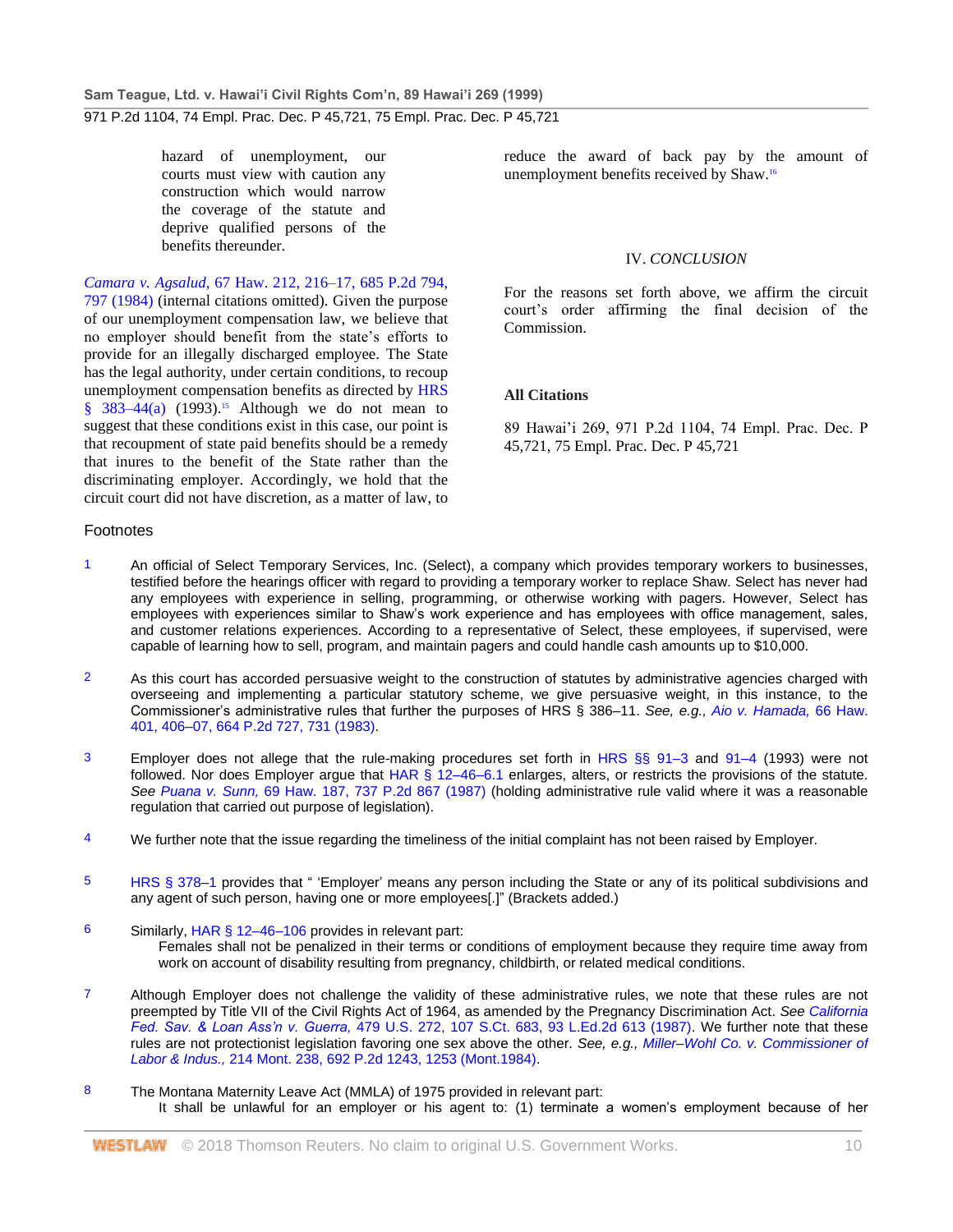pregnancy; [or] (2) refuse to grant to the employee a reasonable leave of absence for such pregnancy[.] [Mont.Code Ann. § 49–2–310,](http://www.westlaw.com/Link/Document/FullText?findType=L&pubNum=1002018&cite=MTST49-2-310&originatingDoc=Icec8c963f55911d9b386b232635db992&refType=LQ&originationContext=document&vr=3.0&rs=cblt1.0&transitionType=DocumentItem&contextData=(sc.UserEnteredCitation)) [311](http://www.westlaw.com/Link/Document/FullText?findType=L&pubNum=1002018&cite=MTST49-2-311&originatingDoc=Icec8c963f55911d9b386b232635db992&refType=LQ&originationContext=document&vr=3.0&rs=cblt1.0&transitionType=DocumentItem&contextData=(sc.UserEnteredCitation)) (1983) (brackets added). In applying the MMLA, the Montana Supreme Court noted:

The MMLA is a legislative recognition of changing economic mores in American family life. We are told that in 40% of American households there is a working wife or mother. A growing number of single women support themselves, or themselves and children. In family households the need for two paychecks spreads across the economic spectrum. Even young upwardly-mobile professionals ..., like a bi-plane, need two wings working to stay aloft. Economic necessity has converged with the growing insistence of women for equal opportunity in all fields to bring about legislative enactments such as the MMLA. The biblical imprecation that the male shall eat his bread by the sweat of his brow has been broadened; Eve is now included.

- 9 It has been noted that the normal period of pregnancy leave is about six weeks. *See* [H.R.Rep. No. 95–948,](http://www.westlaw.com/Link/Document/FullText?findType=Y&serNum=0100368975&pubNum=0100014&originatingDoc=Icec8c963f55911d9b386b232635db992&refType=TV&originationContext=document&vr=3.0&rs=cblt1.0&transitionType=DocumentItem&contextData=(sc.UserEnteredCitation)) 95th Cong., 2d Sess. 5 (1978).
- 10 In *[Furukawa v. Honolulu Zoological Society,](http://www.westlaw.com/Link/Document/FullText?findType=Y&serNum=1997087158&pubNum=661&originatingDoc=Icec8c963f55911d9b386b232635db992&refType=RP&originationContext=document&vr=3.0&rs=cblt1.0&transitionType=DocumentItem&contextData=(sc.UserEnteredCitation))* 85 Hawai'i 7, 936 P.2d 643 (1997), we summarized the framework for the development of evidence in an employment discrimination case using the framework set forth by the United States Supreme Court in *McDonnell Douglas Corp. v. Green,* [411 U.S. 792, 93 S.Ct. 1817, 36 L.Ed.2d 668 \(1973\).](http://www.westlaw.com/Link/Document/FullText?findType=Y&serNum=1973126392&pubNum=708&originatingDoc=Icec8c963f55911d9b386b232635db992&refType=RP&originationContext=document&vr=3.0&rs=cblt1.0&transitionType=DocumentItem&contextData=(sc.UserEnteredCitation)) We noted that, although "a federal court's interpretation of Title VII is not binding on this court's interpretation of civil rights laws adopted by the Hawai'i legislature ... [,] the *McDonnell Douglas* framework can be a useful analytical tool in resolving the elusive factual question of intentional discrimination." *Furukawa,* [85 Hawai'i at 13, 936 P.2d at 649](http://www.westlaw.com/Link/Document/FullText?findType=Y&serNum=1997087158&pubNum=661&originatingDoc=Icec8c963f55911d9b386b232635db992&refType=RP&fi=co_pp_sp_661_649&originationContext=document&vr=3.0&rs=cblt1.0&transitionType=DocumentItem&contextData=(sc.UserEnteredCitation)#co_pp_sp_661_649) (citation and internal quotation marks omitted).

Under the *McDonnell Douglas* framework, a plaintiff has the burden to establish a prima facie case. *[Furukawa,](http://www.westlaw.com/Link/Document/FullText?findType=Y&serNum=1997087158&pubNum=661&originatingDoc=Icec8c963f55911d9b386b232635db992&refType=RP&fi=co_pp_sp_661_648&originationContext=document&vr=3.0&rs=cblt1.0&transitionType=DocumentItem&contextData=(sc.UserEnteredCitation)#co_pp_sp_661_648)* 85 [Hawai'i at 12, 936 P.2d at 648.](http://www.westlaw.com/Link/Document/FullText?findType=Y&serNum=1997087158&pubNum=661&originatingDoc=Icec8c963f55911d9b386b232635db992&refType=RP&fi=co_pp_sp_661_648&originationContext=document&vr=3.0&rs=cblt1.0&transitionType=DocumentItem&contextData=(sc.UserEnteredCitation)#co_pp_sp_661_648) To establish a prima facie case involving discriminatory discharge, the plaintiff must satisfy the following three-part test:

- (1) [t]he plaintiff must be a member of a protected class;
- (2) the plaintiff must be demonstrably capable of performing his [or her] employment duties; and
- (3) the employer, after discharge, sought people with the same qualifications to fill the position.

*Id.* at 13 [n. 3, 936 P.2d at 649 n. 3](http://www.westlaw.com/Link/Document/FullText?findType=Y&serNum=1997087158&pubNum=661&originatingDoc=Icec8c963f55911d9b386b232635db992&refType=RP&fi=co_pp_sp_661_649&originationContext=document&vr=3.0&rs=cblt1.0&transitionType=DocumentItem&contextData=(sc.UserEnteredCitation)#co_pp_sp_661_649) (noting agreement by the federal circuits) (citations omitted) (brackets added). Once the plaintiff establishes a prima facie case, the defendant must "proffer a legitimate nondiscriminatory explanation of the adverse employment action." *Id.* [at 12, 936 P.2d at 648.](http://www.westlaw.com/Link/Document/FullText?findType=Y&serNum=1997087158&pubNum=661&originatingDoc=Icec8c963f55911d9b386b232635db992&refType=RP&fi=co_pp_sp_661_648&originationContext=document&vr=3.0&rs=cblt1.0&transitionType=DocumentItem&contextData=(sc.UserEnteredCitation)#co_pp_sp_661_648) Thereafter, the plaintiff must demonstrate that the defendant's proffered reasons were "pretextual." *Id.* At all times, the burden of persuasion remains on the plaintiff. *Id.* [at 12–13, 936 P.2d at 648–49.](http://www.westlaw.com/Link/Document/FullText?findType=Y&serNum=1997087158&pubNum=661&originatingDoc=Icec8c963f55911d9b386b232635db992&refType=RP&fi=co_pp_sp_661_648&originationContext=document&vr=3.0&rs=cblt1.0&transitionType=DocumentItem&contextData=(sc.UserEnteredCitation)#co_pp_sp_661_648)

In this case, the Commission's following findings were not clearly erroneous: (1) Shaw was part of a protected class; (2) Shaw was capable of performing the duties of the position; and (3) Employer, after discharging Shaw, sought people with lesser qualifications to fill the position.

11 HRS  $\S 378-2(1)(c)$  (1993) provides in relevant part:

It shall be an unlawful discriminatory practice because of ... sex ... [f]or any employer ... to make any inquiry in connection with prospective employment, which expresses, directly or indirectly, any limitation, specification, or discrimination[.]

12 *See Automobile Workers v. Johnson Controls, Inc.,* [499 U.S. 187, 200–01, 111 S.Ct. 1196, 113 L.Ed.2d 158 \(1991\)](http://www.westlaw.com/Link/Document/FullText?findType=Y&serNum=1991055983&pubNum=708&originatingDoc=Icec8c963f55911d9b386b232635db992&refType=RP&originationContext=document&vr=3.0&rs=cblt1.0&transitionType=DocumentItem&contextData=(sc.UserEnteredCitation)) (interpreting BFOQ defense to Title VII). In *Johnson Controls,* the United States Supreme Court noted:

Under § 703(e)(1) of Title VII, an employer may discriminate on the basis of "religion, sex, or national origin in those certain instances where religion, sex, or national origin is a bona fide occupational qualification [BFOQ] reasonably necessary to the normal operation of that particular business or enterprise." 42 U.S.C. § [2000e–2\(e\)\(1\).](http://www.westlaw.com/Link/Document/FullText?findType=L&pubNum=1000546&cite=42USCAS2000E-2&originatingDoc=Icec8c963f55911d9b386b232635db992&refType=RB&originationContext=document&vr=3.0&rs=cblt1.0&transitionType=DocumentItem&contextData=(sc.UserEnteredCitation)#co_pp_7fdd00001ca15)

.... The wording of the BFOQ defense contains several terms of restriction that indicate that the exception reaches only special situations. The statute thus limits the situations in which discrimination is permissible to "certain instances" where sex discrimination is "reasonably necessary" to the "normal operation" of the "particular" business. Each one of these terms—certain, normal, particular—prevents the use of general subjective standards and favors an objective, verifiable requirement. *But the most telling term is "occupational"; this indicates that these objective verifiable requirements must concern job-related skills and aptitudes.*

Justice White defines "occupational" as meaning related to a job. [....] According to him, any discriminatory requirement imposed by an employer is "job-related" simply because the employer has chosen to make the requirement a condition of employment. [....] This reading of "occupational" renders the word mere surplusage. "Qualification" by itself would encompass an employer's idiosyncratic requirements. By modifying "qualification" with "occupational," Congress narrowed the term to qualifications that affect an employee's ability to do the job. (Emphasis added.)